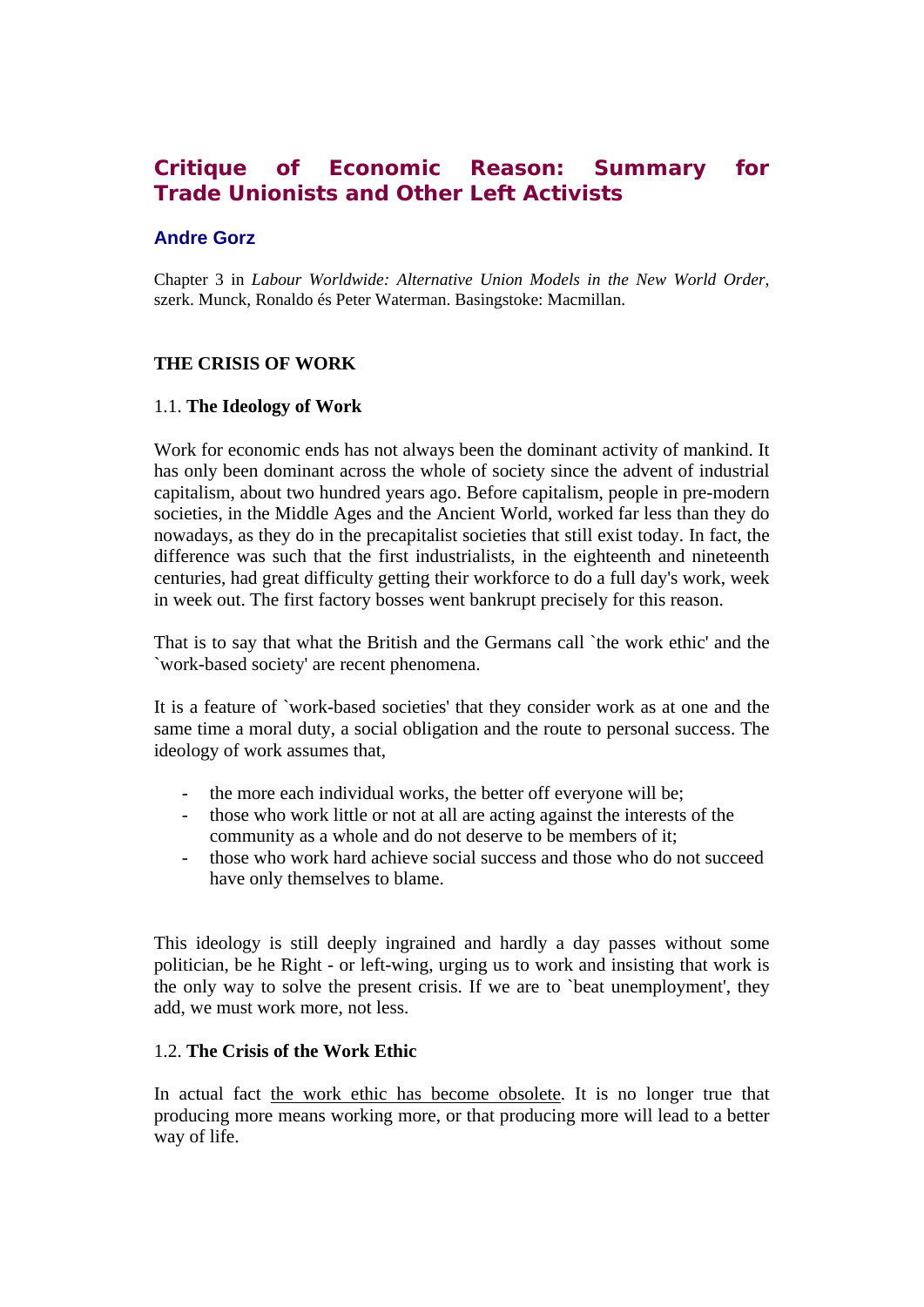The connection between more and better has been broken; our needs for many products and services are already more than adequately met, and many of our asyet- unsatisfied needs will be met not by producing more, but by producing differently, producing other things, or even producing less. This is especially true as regards our needs for air, water, space, silence, beauty, time and human contact.

Neither is it true any longer that the more each individual works, the better off everyone will be. The present crisis has stimulated technological change of an unprecedented scale and speed: `the micro-chip revolution'. The object and indeed the effect of this revolution has been to make rapidly increasing savings in labour, in the industrial, administrative and service sectors. *Increasing production is secured in these sectors by decreasing amounts of labour*. As a result, the social process of production no longer needs everyone to work in it on a full-time basis. The work ethic ceases to be viable in such a situation and workbased society is thrown into crisis.

# 1.3. **The Neo-conservative Ideology of Hard Work**

Not everyone is aware of this crisis. Some are aware of it but find it in their interest to deny its existence. This is true, in particular, of a large number of `neoconservatives', bent on upholding the ideology of work in a context in which paid work is becoming increasingly scarce. They thus encourage people looking for paid work to enter into increasingly fierce competition with each other, relying on this competition to bring down the cost of labour (that is, wages) and allow the `strong' to eliminate the `weak'. They look to this neoDarwinian process of the `survival of the fittest' to bring about the rebirth of a dynamic form of capitalism, with all its blemishes removed together with all or part of its social legislation.

# 1.4. **Working Less so that Everyone can Work**

It is in the common interest of waged workers not to compete with one other, to organize a united response to their employers and collectively negotiate their conditions of employment with the latter. This common interest finds its expression in trade unionism.

In a context in which there is not enough paid full-time work to go round, abandoning the work ethic becomes a condition of survival for the trade-union movement. To do so is no betrayal on the movement's part. The liberation *from* work and the idea of `working less so everyone can work' were, after all, at the origin of the struggle of the labour movement.

#### 1.5. **Forms of Work**

By work we have come to understand a paid activity, performed on behalf of a third party (the employer), to achieve goals we have not chosen for ourselves and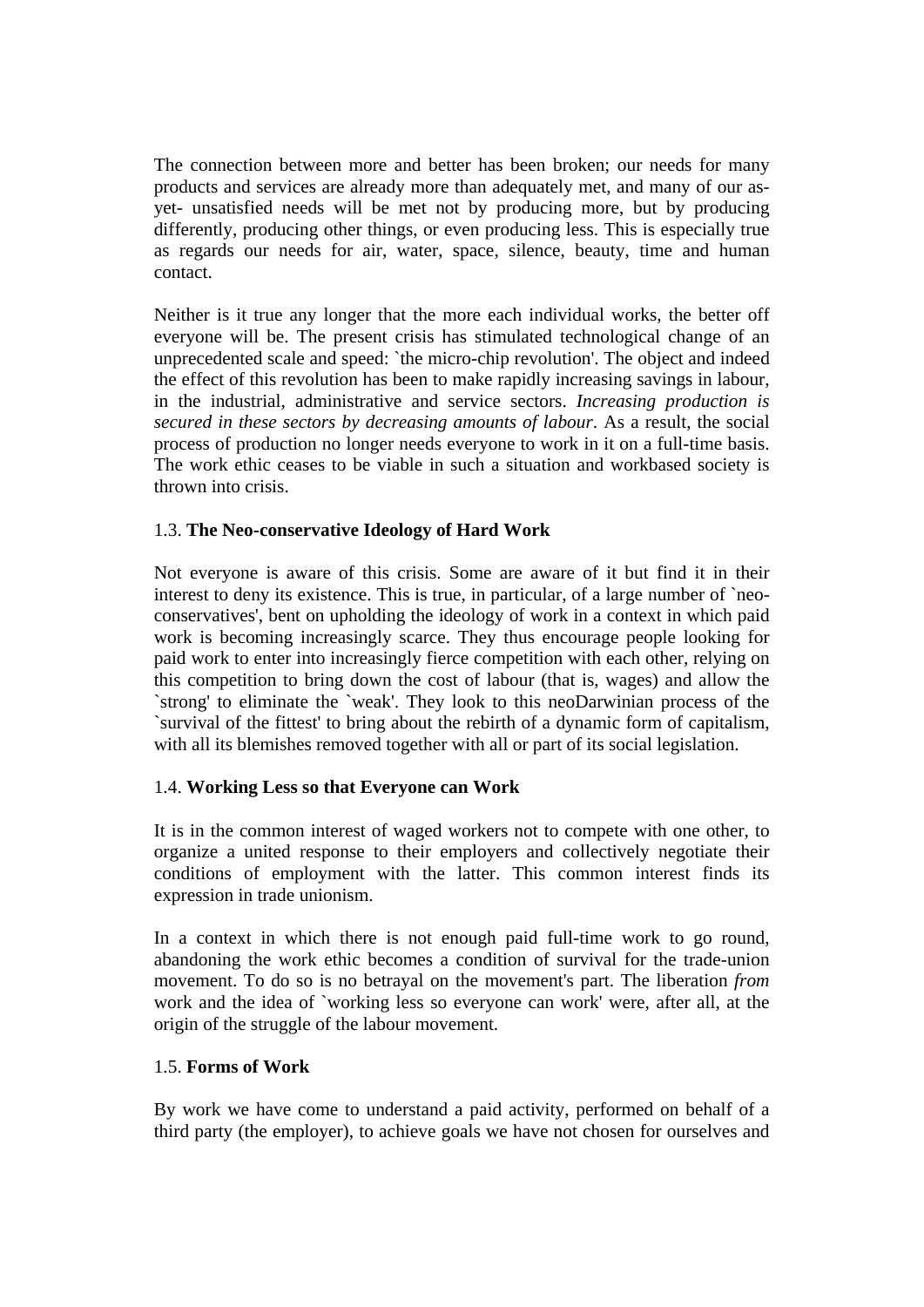according to procedures and schedules laid down by the person paying our wages. There is widespread confusion between 'work' and 'job' or 'employment', as there is between the `right to work', the `right to a wage' and the `right to an income'.

Now, in practice, not all activities constitute work, and neither is all work paid or done with payment in mind. We have to distinguish between three types of work.

### 1.5.1. *Work for economic ends*

This is work done *with payment in mind*. Here money, that is, *commodity exchange*, is the principal goal. One works first of all to 'earn a living', and the satisfaction or pleasure one may possibly derive from such work is a subordinate consideration. This may be termed -work for *economic ends*.

### 1.5.2. *Domestic labour and work-for-oneself*

This is work done not with a view to exchange but in order to achieve *a result* of which one is, directly, the principal beneficiary. `Reproductive' work, that is, domestic labour, which guarantees the basic and immediate necessities of life day after day - preparing food, keeping oneself and one's home clean, giving birth to children and bringing them up, and so on - is an example of this kind of work. It was and still is often the case that women are made to do such work on top of the work they do for economic ends.

Since the domestic community (the nuclear or extended family) is one in which life is based on *sharing everything* rather than on an accounting calculation and commodity exchange, it is only recently that the idea of wages for housework has arisen. Previously, by contrast, domestic labour was seen as work done *by and for* the domestic community as a whole. This attitude, it should be stressed, is only justifiable if all the members of the domestic community share the tasks equitably. A number of activists have called for women to be given wages for housework in the form of a public allowance, in recognition of the social utility of such work. But this will not lead to the equitable sharing of household chores and moreover it poses the following problems:

- it transforms domestic labour into work for economic ends, that is, into a domestic (servant's) job;
- it places domestic labour in the same category as *socially useful* work, whereas its aim is - and should be - not social utility but the well-being and personal fulfilment of the members of the community, which is not at all the same thing. The confusion between the fulfilment of individuals and their social utility stems from a totalitarian conception of society in which there is no place for the uniqueness and singularity of the individual or for the specificity of the private sphere. *By nature* this sphere is - and should be - exempt from social control and the criteria of public utility.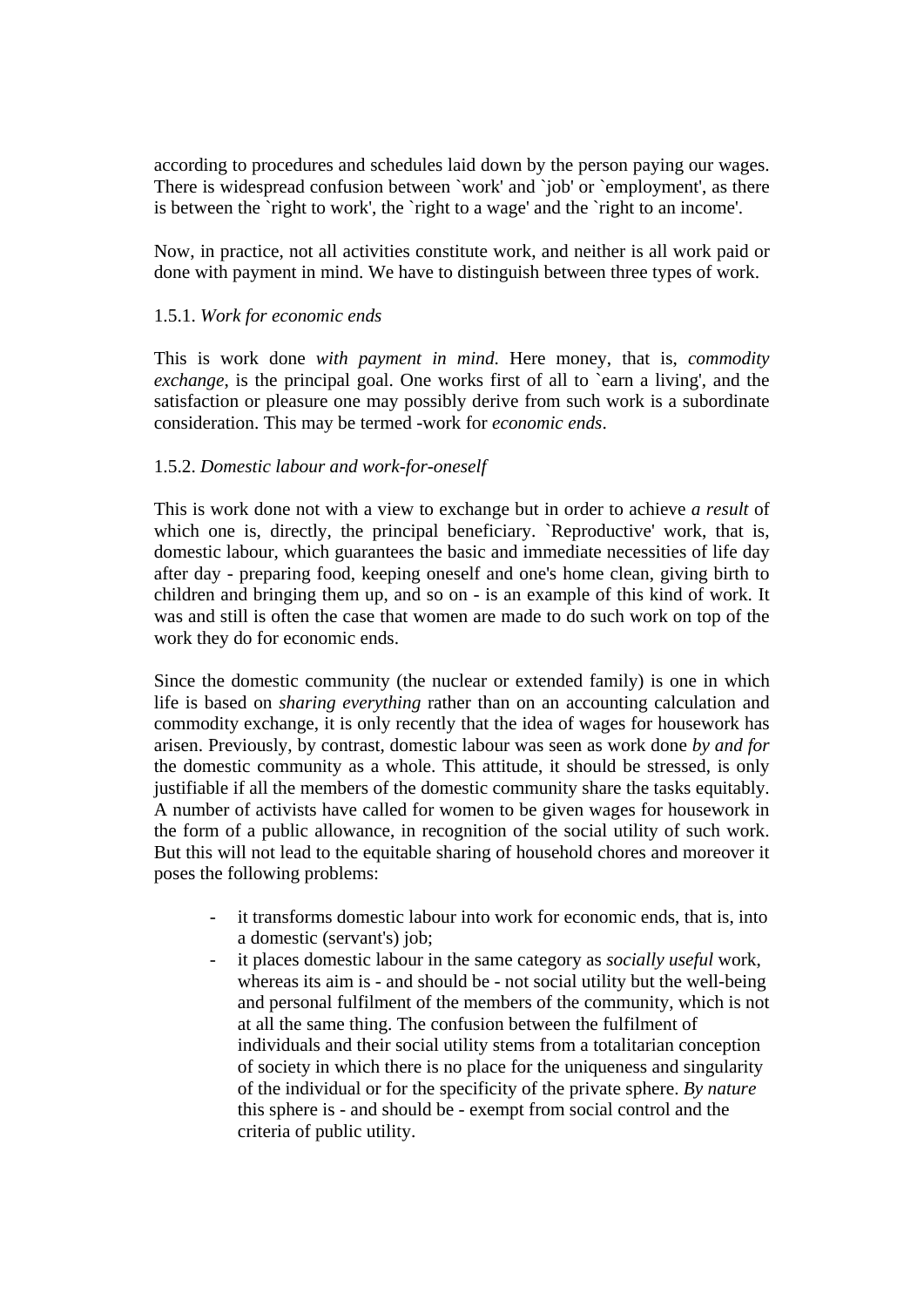#### 1.5.3. *Autonomous activity*

Autonomous activities are activities one performs freely and not from necessity, as ends in themselves. This includes all activities which are experienced as fulfilling, enriching, sources of meaning and happiness: artistic, philosophical, scientific, relational, educational, charitable and mutual-aid activities, activities of auto-production, and so on. All these activities require `work' in the sense that they require effort and methodical application but their meaning lies as much in their performance as in their product: activities such as these are the substance of life itself. But this always requires there to be no shortage of time. Indeed, the same activity - bringing up children, preparing a meal or taking care of our surtoundings, for example - can take the form of a chore in which one is subject to what seem like oppressive constraints or of a gratifying activity, depending on whether one is harrassed by lack of time or whether the activity can be performed at leisure, in co-operation with others and through the voluntary sharing of the tasks involved.

#### 1.6. **The End of Utopia**

The progressive domination of work for economic ends was only made possible by the advent of capitalism and the generalization of commodity exchange. We owe to it in particular the destruction of a great deal of non-commodity services and exchanges and domestic production in which work for economic ends and the pleasure of creating something of beauty were inextricably linked. This explains why the labour movement originally challenged the overriding importance industrial capitalism attached to waged work and economic ends. However, in calling for the abolition of wage labour and for the government or selfgovernment of society by freely associated workers in control of the means of production, the demands of the workers ran directly counter to the developments that were actually taking place. The movement was utopian in so far as the possibility of giving substance to its demands had not emerged.

Yet what was utopian in the early nineteenth century has ceased in part to be so today: the economy and the social process of production require decreasing quantities of wage labour. The subordination of all other human activities and goals to waged work, for economic ends is ceasing to be either necessary or meaningful. Emancipation from economic and commercial rationality is becoming a possibility, but it can only become reality through actions which also demonstrate its feasibility. Cultural action and the development of `alternative activities' take on particular significance in this context. l shall return to this point below.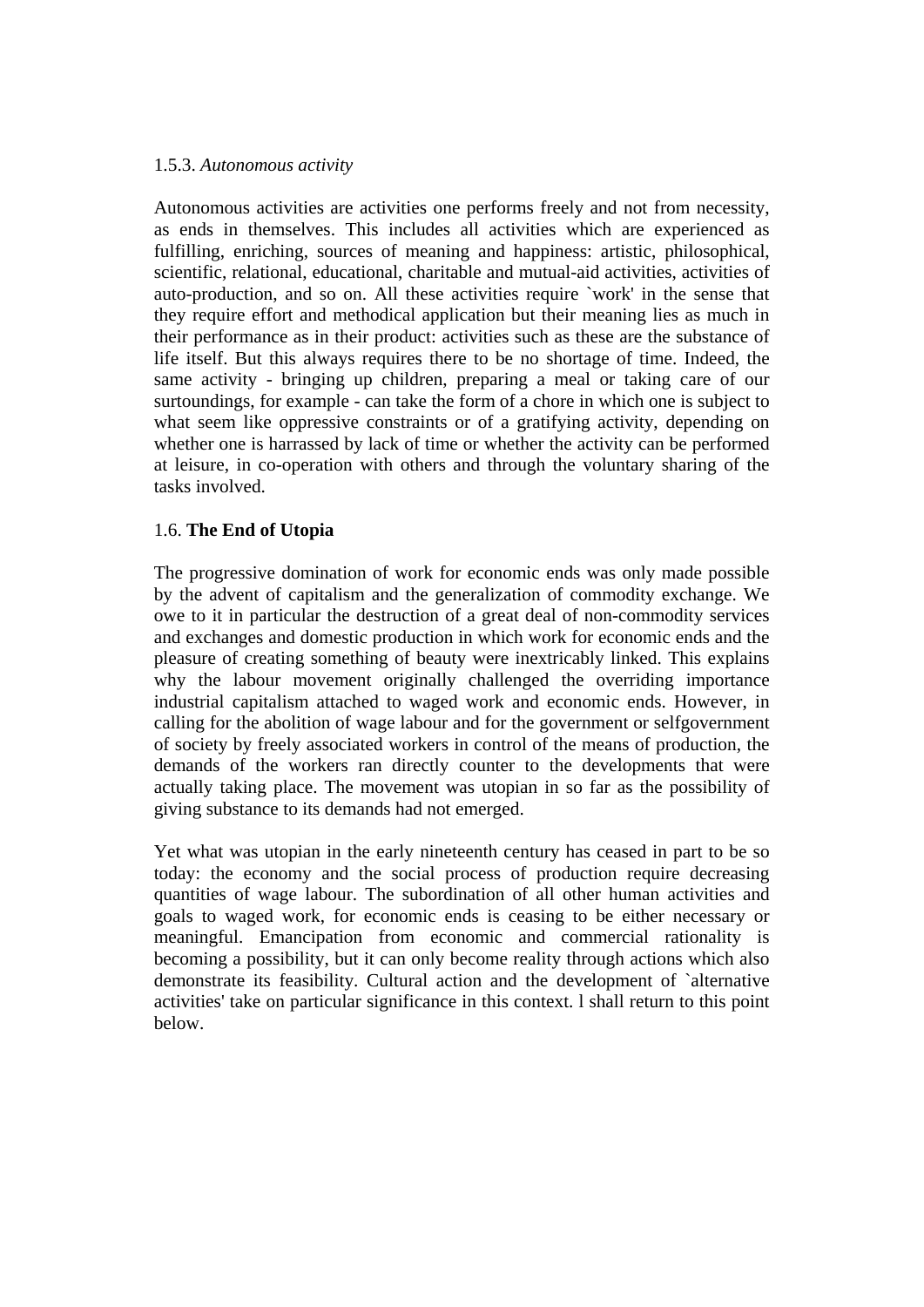### **CRISIS OF WORK, CRISIS OF SOCIETY**

#### 2.1. **Giving Meaning to the Changes: The Liberation of Time**

Trade unionism cannot continue to exist as a *movement* with a future unless it expands its mission beyond the defence of the particular interests of waged workers. In industry, as in the classical tertiary sector, we are witnessing an increasingly accelerated reduction in the amount of labour required. The German trade-union movement has estimated that, of the new forms of technology which will be available by the year 2000, only 5 per cent are currently being put to use. The reserves of productivity (that is, foreseeable labour savings) in the industrial and classical tertiary sectors are immense.

The liberation *from* work for economic ends, through reductions in working hours and the development of other types of activities, self-regulated and selfdetermined by the individuals involved, is the only way to give positive meaning to the savings in wage labour brought about by the current technological revolution. The project for a society of liberated time, in which everyone will be able to work but will work less and less for economic ends, is the *possible meaning* of the current historical developments. Such a project is able to give cohesion and a unifying perspective to the different elements that make up the social movement since (1) it is a logical extension of the experiences and struggles of workers in the past; (2) it reaches beyond that experience and those struggles towards objectives which correspond to the interests of both workers and non-workers, and is thus able to cement bonds of solidarity and common political will between them; (3) it corresponds to the aspirations of the evergrowing proportion of men and women who wish to (re)gain control in and of their own lives.

# 2.2. **Regaining Control Over One's Life**

Workplace struggles have not lost any of their significance but the labour movement cannot afford to ignore the fact that other struggles, in other areas, are becoming increasingly important as far as the future of society and our regaining control over our own lives is concerned. In particular, the labour movement's campaign for a reduction in working hours cannot ignore the fact that the unpaid work done by women in the private sphere can be as hard as the labour which men and women have to put up with to earn their living. The campaign for a shortening of working hours must, then, go hand in hand with a new and equitable distribution of paid work amongst all those who wish to work, and for an equitable redistribution of the unpaid tasks of the domestic sphere. The tradeunion movement cannot be indifferent to the specific women's movement campaigns on these questions and it must take these into account when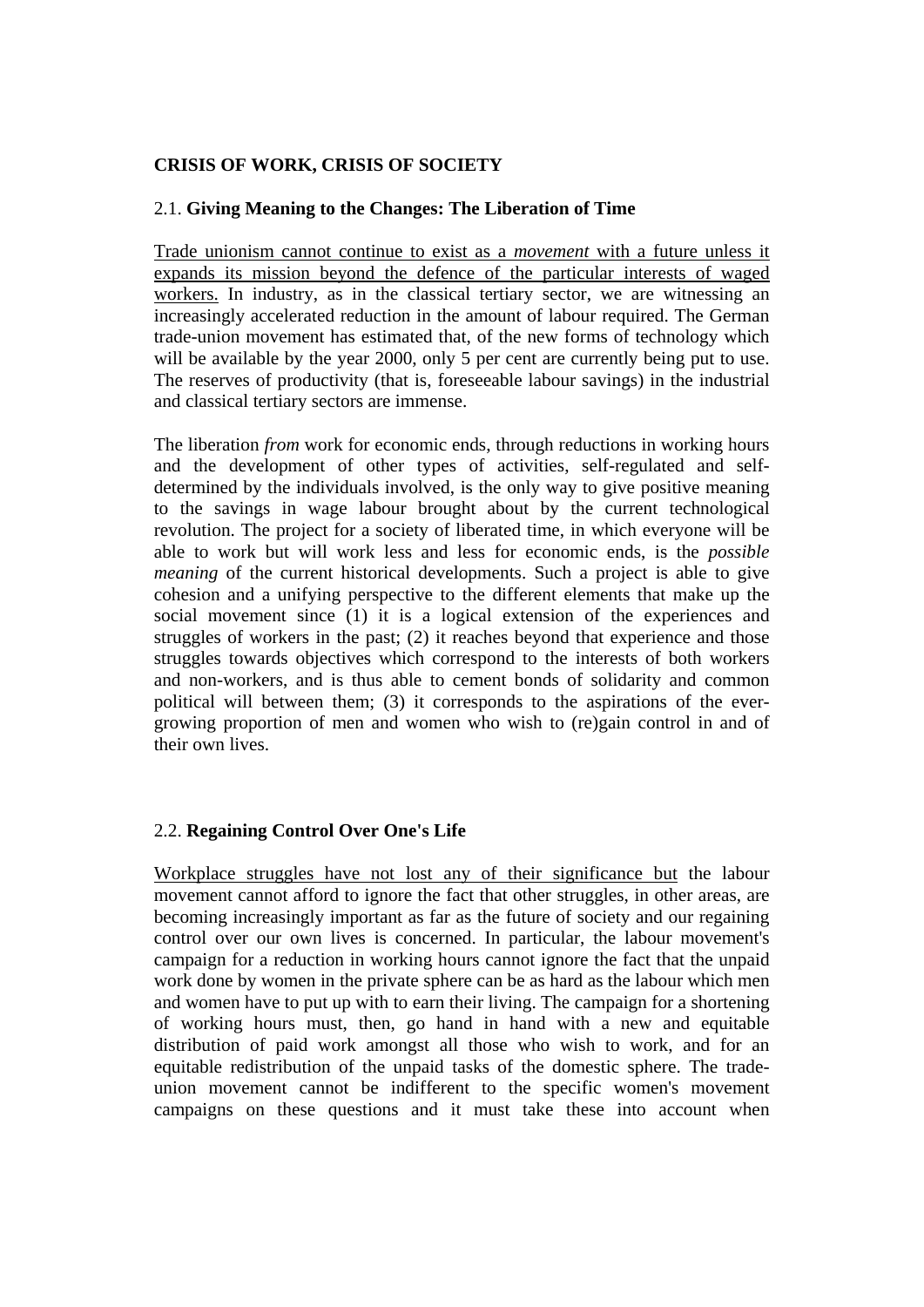determining its own c'ourses of action, especially with respect to the arrangement and self-management of work schedules.

Nor can the trade-union movement be indifferent to people's campaigns against the invasion of their environment by mega-technological systems which upset or destroy the environment and subject vast regions and their populations to unchecked technocratic control, so as to meet logistical or safety requirements.

The right of individuals to sovereign control over their own lives and ways of cooperating with others suffers no exception. It cannot be gained in the field of work and work relations at the expense of struggles going on in other fields, any more than it can be gained in these other fields at the expense of labour struggles.

### 2.3. **Towards 50 per cent Marginalization**

A progressive wide-scale reduction in working hours without loss of income is the necessary (though not sufficient, as l will go on to explain) condition for the redistribution of paid work amongst all those who wish to work; and for an equitable redistribution of the unpaid work in the private sphere. Everyone must therefore be able to work less so that everyone can lead a better life and earn their living by working. This is the only way the trend towards an increasingly deep division of society, the segmentation of the labour market and the marginalization of a growing percentage of the population can be checked and then reversed.

According to a study by Wolfgang Lecher, of the WSI (the Institute of Economic and Social Research of the DGB), the continuation of the present trend would lead, within the next ten years or so, to the following segmentation of the active population:

- 25 per cent will be skilled workers with permanent jobs in large firms protected by collective wage agreements;
- 25 per cent will be peripheral workers with insecure, unskilled and badlypaid jobs, whose work schedules vary according to the wishes of their employers and the fluctuations in the market;
- 50 per cent will be semi-unemployed, unemployed, marginalized workers, doing occasional or seasonal work and `odd jobs'. Already 51 per cent of the active population in France aged between 18 and 24 fit into this category (26 per cent unemployed, 25 per cent doing `odd jobs'); and the percentage is even higher in Italy, Spain, the Netherlands and (especially) Britain.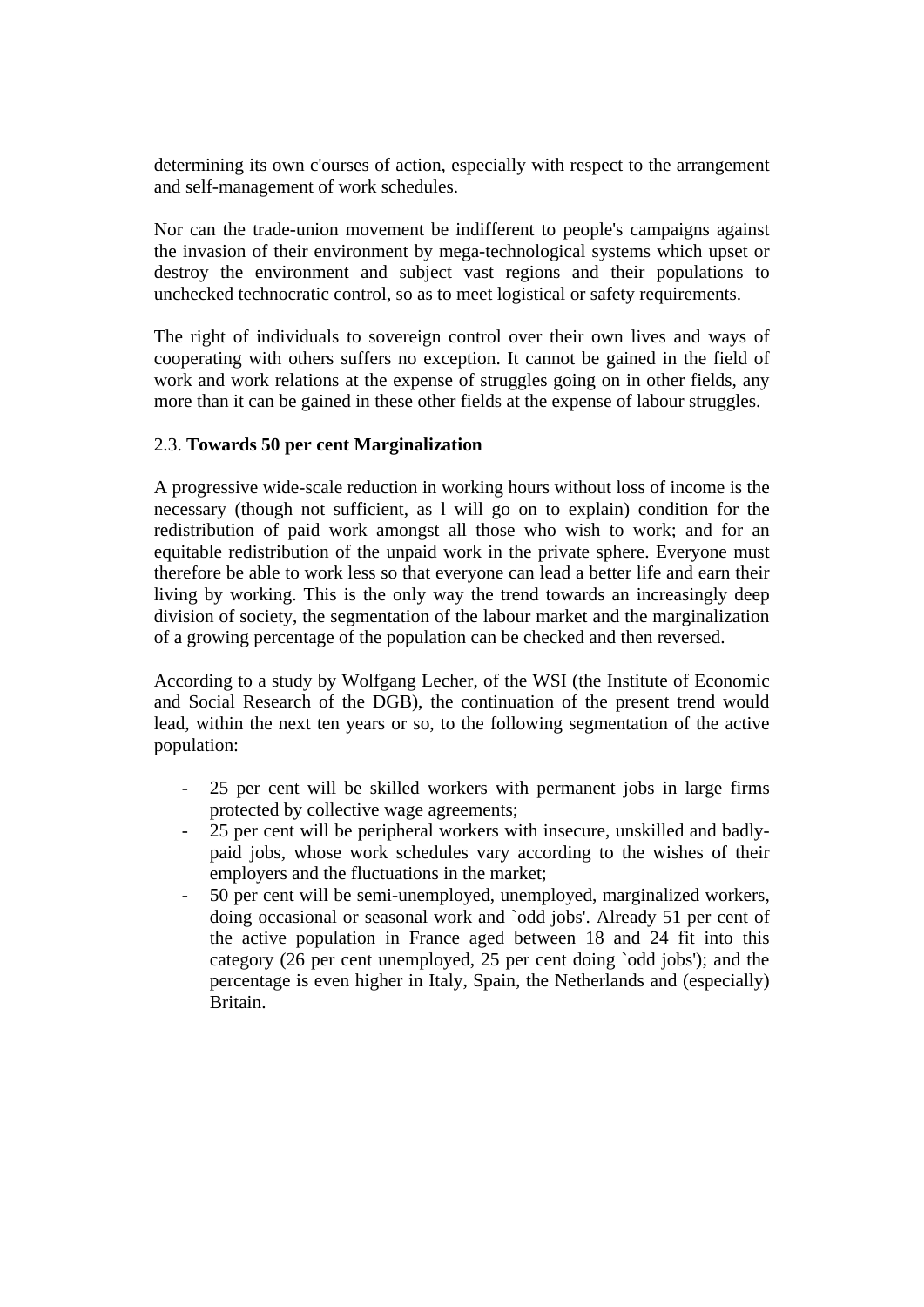#### 2.4. **The New Domestic Servants**

The Right acknowledges and accepts the direction in which these developments are going. A new employers' ideology, the so-called ideology of `human resources', is seeking to integrate the stable core of permanent skilled workers into modern enterprises which are portrayed as `sites of intellectual and personal fulfilment', whilst advocating `modest jobs' for a `modest wage' in service enterprises, particularly `person to person' services, for the rest.

In the United States, which is often taken as a model, of the thirteen to fifteen million new jobs created in the last ten years, the majority are in the personalservice sector and are very often insecure, badly paid and offer no possibilities of achieving professional qualifications or advancement - jobs as caretakers, nightwatchmen, cleaners, waiters and waitresses, staff in `fast food' restaurants, nursing assistants, deliverymen/women, street sellers, shoeshiners, and so on.

These `person-to-person' services are, in reality, the jobs of *domestic or personal servants* in their modernized and Socialized guise. A French minister for social affairs acknowledged this fact when he suggested there should be tax incentives to encourage people to employ domestic servants.

This shows a striking parallel with the developments which took place during the last century when the introduction of intensive farming and the mechanization of the textile industry led to millions of unemployed people going into domestic service: `personal and domestic servants' represented 14 per cent of the working population in Britain between 1851 and 1911. It is quite likely that `person-toperson' services - and this includes jobs in massage and relaxation salons, therapy groups and psychological counselling bureaux, for example - today represent more than 14 per cent of the United States' working population.

As in the colonies in the past and many Third World countries today, a growing mass of people in the industrialized countries has been reduced to fighting each other for the `privilege' of selling their personal services to those who still maintain a decent income.

#### 2.5. **The Dangers of Trade-Union Neo-corporatism**

As a result of all this, a new dividing line is cutting across class barriers, a fact commented on by Wolfgang Lecher in the study quoted above:

> *The opposition between labour and capital is increasingly coming to be overlaid by an antagonism between workers in permanent, wellprotected jobs on the one hand and on the other. . The trade unions run the risk of degenerating into a sort of mutual insurance for the relatively restricted and privileged group of permanent workers.*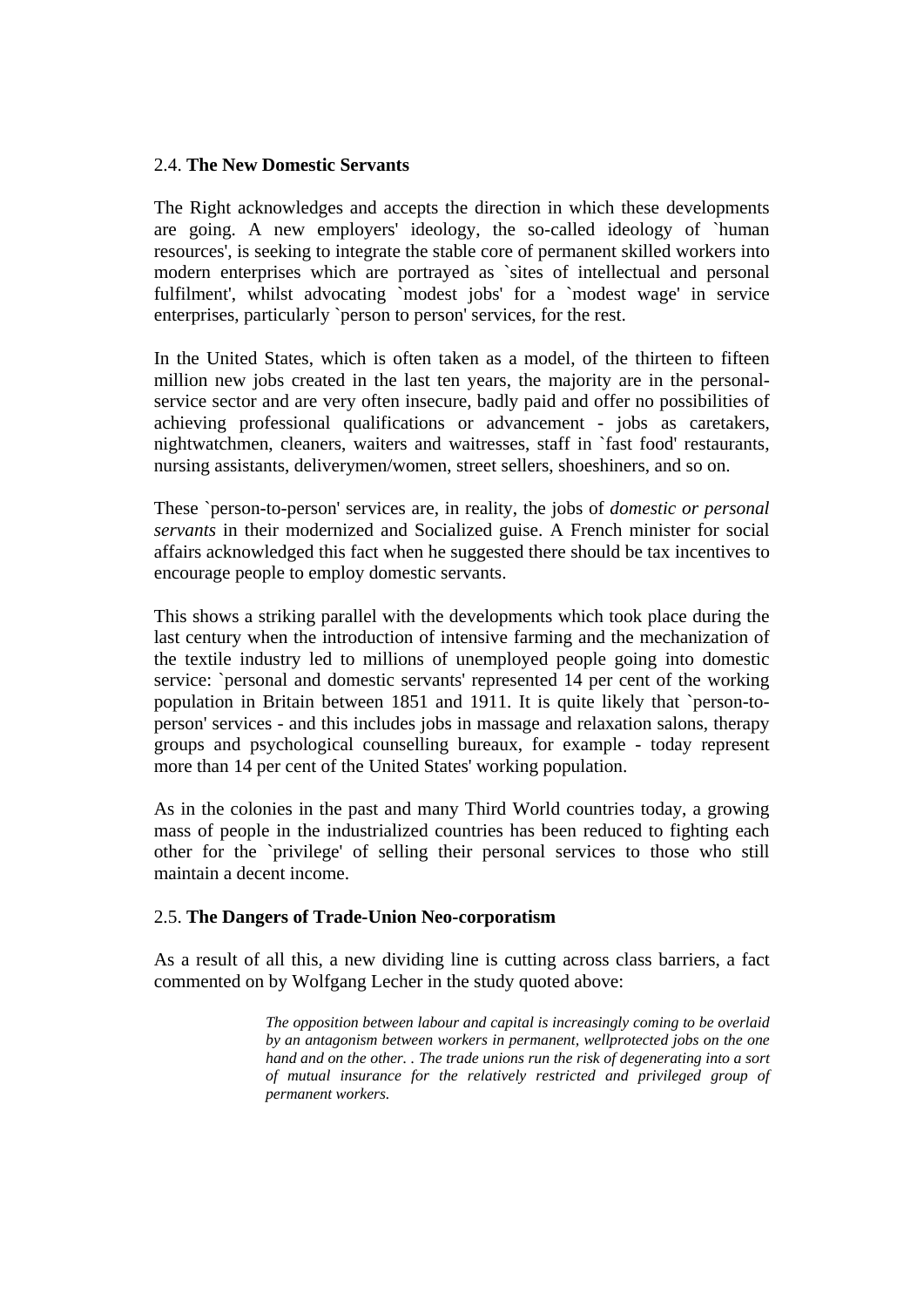If they see their sole task as that of defending the interests of those with stable jobs, the trade unions run the risk of degenerating into a neocorporatist, conservative force, as has occurred in a number of countries in Latin America.

The task of the trade-union movement, if it wishes to survive and grow as a movement promoting individual and social liberation, must, therefore, be to extend its sphere of action beyond the limited defence of workers as workers, in their workplaces, much more clearly than it has done in the past. Trade unions will only avoid becoming a sectionalist, neo-corporatist force if the segmentation of society and the marginalization of a growing percentage of the population can be prevented. If this is to happen, an ambitious policy for a continual, programmed reduction in working hours is indispensable. Trade unions are incapable of implementing such a policy on their own. But through their campaigns they can ensure that the necessity for such a policy is accepted and, more importantly, they can adopt it as the objective governing their actions and their social project. A project for a society in which each can work less so that all can work better and live more becomes, today, one of the principal binding elements of social cohesion.

It still remains for us to examine: (1) the extent of the reduction in working hours that can be envisaged; (2) the cultural changes and cultural tasks which trade unions will have to tackle as a result; (3) the changes it will bring about in the life of individual people; (4) how it can be programmed, realized and made compatible with an improvement in our standard of living.

# **WORKING LESS SO THAT ALL CAN WORK**

# 3.1. **Towards the 1,000-hour Working Year**

The current technological revolution is giving rise to savings in labour, the extent of which are often underestimated. Productivity in industry has risen between 5 per cent and 6 per cent per year since 1978; in the economy as a whole it has risen by between 3 per cent and 4 per cent per year. Production of commercial goods and services has risen by about 2 per cent per year. In other words, though the economy keeps growing, the amount of labour it requires diminishes every year by approximately 2 per cent.

This *net saving in labour* is set to accelerate between now and the end of the century, thanks, mainly, to the `improvements that can be predicted in robotics and information technology. Yet even without any acceleration, the amount of labour required by the economy will have diminished in the next ten years by about 22 per cent; in the next fifteen years it will have diminished by about a third.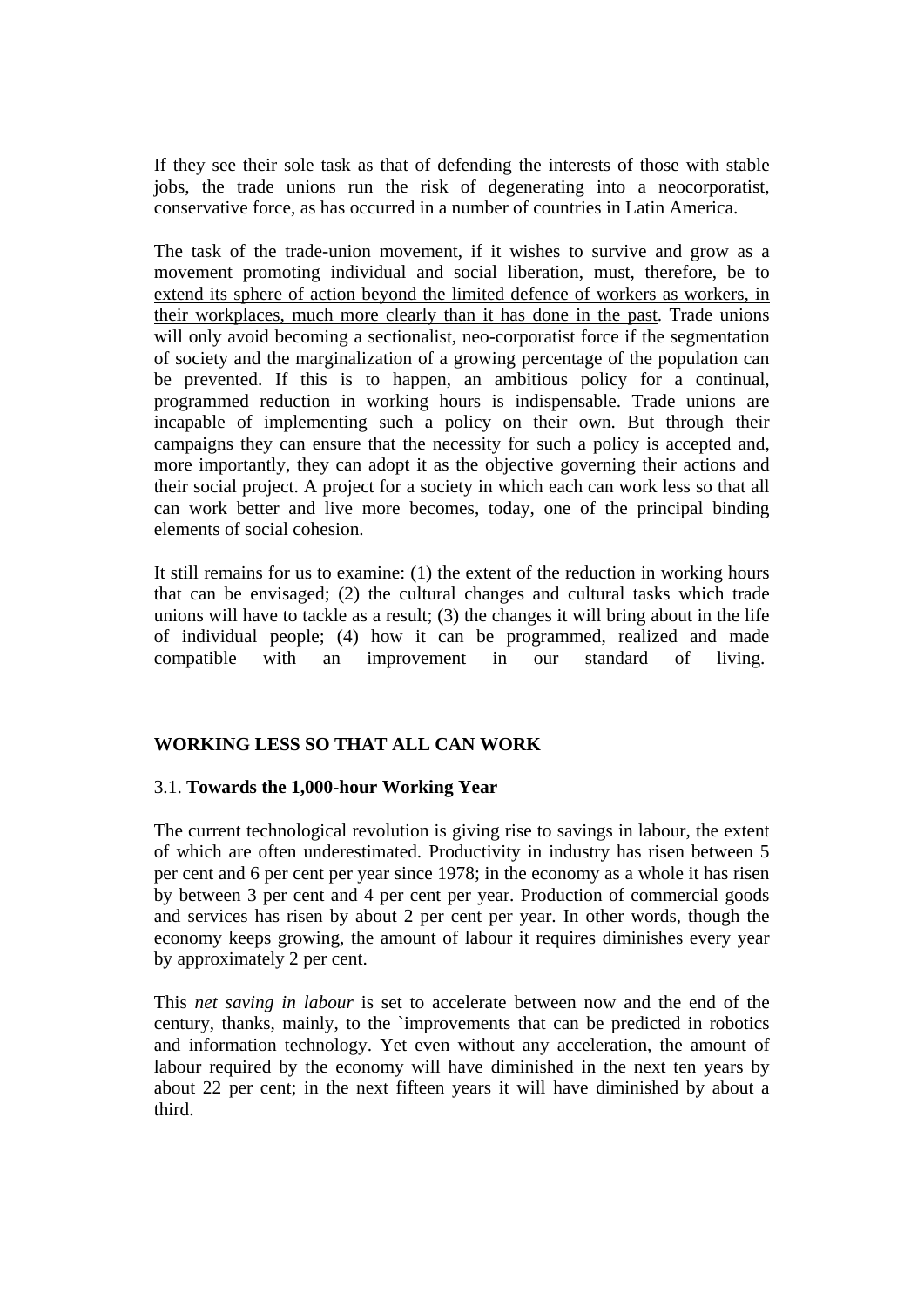The prospects from now until the beginning of the next century are therefore as follows: either current norms of full-time employment will be maintained and there will be another 35 per cent of the population unemployed on top of the current 10 per cent to 20 per cent; or else the number of hours spent in work for economic ends will be reduced in proportion to foreseeable savings in labour and the number of hours we work will decrease by between 30 per cent and 40 per cent - or even by half if everyone is to be guaranteed paid work. Evidently intermediate solutions can be envisaged, but the optimum solution is obviously the one which allows everyone to work but work less, work better and receive *their share of the growing socially produced wealth in the form of an increasing real income*. This presupposes a staged, programmed reduction in working hours from approximately 1,000 hours per year at present to approximately 1,000 hours per year in fifteen years' time, without any reduction in people's purchasing power. This calls for a whole series of specific policies, in particular a social policy which will make purchasing power dependent not on the amount of working hours put in but on the amount of social wealth produced. We will return to this later.

### 3.2. **New Values, New Tasks**

For the first time in modern history, *we will be able to stop spending most of our time and our lives doing paid work*. The liberation from work has become, for the first time, a tangible prospect. However, we must not underestimate the implications this has for each of us. The campaign for a continual and substantial reduction in the amount of paid work we do presupposes the latter's gradually ceasing to be the only - or main - occupation in our lives. It must, then, cease to be our principal source of identity and social insertion. Values other than economic values, activities other than the functional, instrumental, waged activities social apparatuses and institutions compel us to perform, will have to become predominant in our lives.

The cultural and societal change involved here demands from each of us a change in attitude which no state, government, political party or trade union can bring about on our behalf. We shall have to find a meaning in life other than gainful employment, the work ethic and productivity, and struggles centred on issues other than those implied in wage relations. The extent of these cultural changes is such that it would be futile to propose them *were it not for the fact that the changes presently under way are already heading in this direction*.

#### 3.2.1. *Liberation in work and liberation from work*

Disaffection with waged work has been on the increase over the last twenty years or so, as shown by surveys conducted periodically by institutes in Germany and Sweden. Particularly prevalent among young workers, this attitude finds expression not so much in a lack of interest or a refusal to work hard but rather in a desire that work should fit into life instead of life having to fit into or be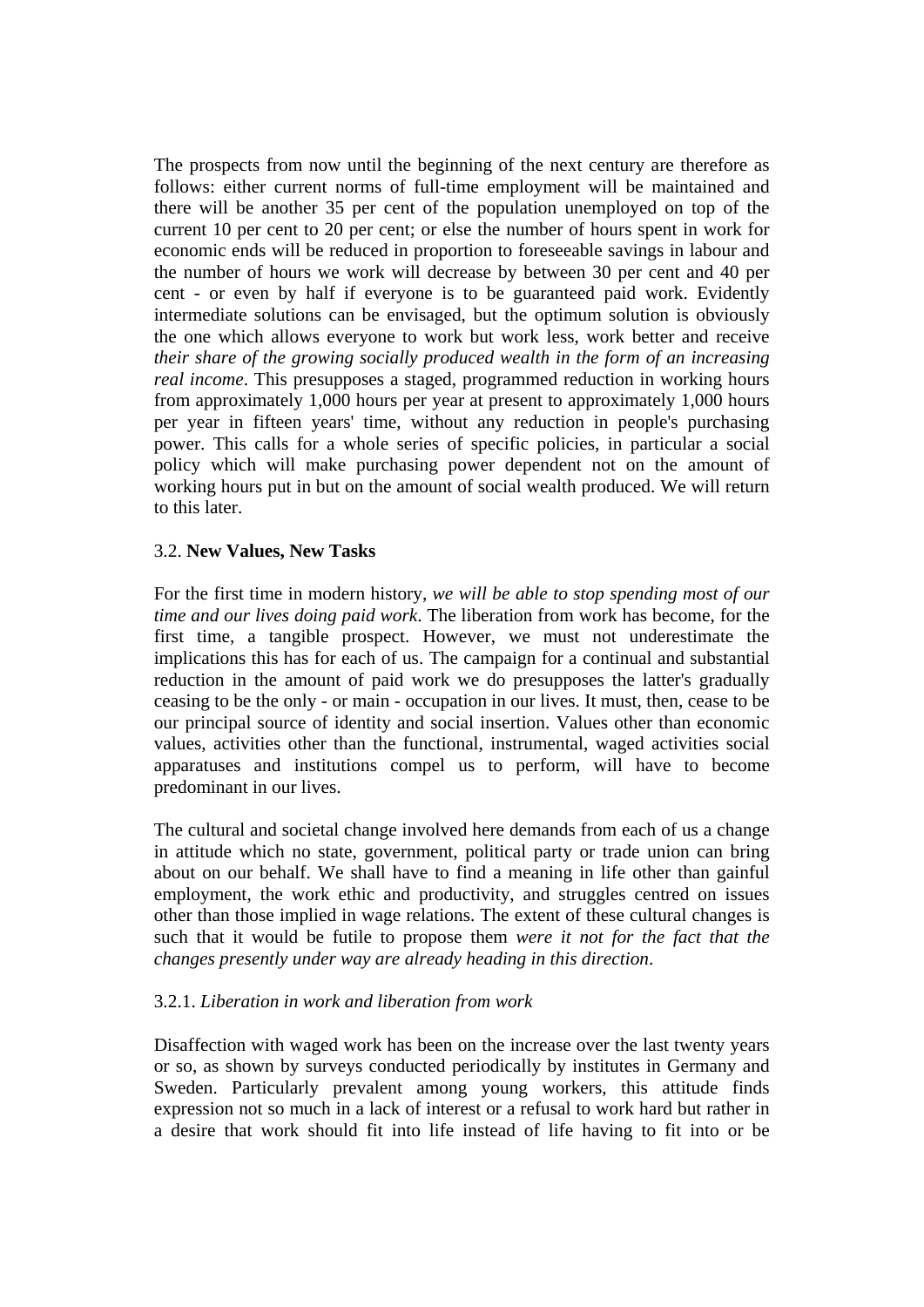sacrificed to one's job or career. Workers, particularly young workers, aspire to (re)gain control of their lives and this increases their awareness of and openness to movements which have this specific aim.

This desire to liberate oneself from, or vis-a-vis, work should not be seen as opposed to the traditional union objectives of achieving liberation *in* work. On the contrary, past experience has shown that workers become more demanding with regard to their working conditions and work relations when their work leaves them time and energy to have a personal life. Conversely, personal selfdevelopment requires that the nature and hours of work should not be damaging to the workers' physical and psychic faculties. The trade-union movement must, therefore, keep campaigning on two levels simultaneously, just as it did in the past: for the `humanization' and enrichment of work and for a reduction in working hours, without loss of income.

The traditional task of the trade unions is as relevant now as ever. For although the employers' ideology sets great store by the reskilling and personalizing ofjobs and the policy of giving workers greater responsibility, in practice this revaluation of labour only affects a small and privileged elite.

For large sectors of industrial and service workers it entails not only redundancies, but the deskilling and standardization of numerous previously skilled jobs and the introduction of a system of constant electronic monitoring of behaviour and productivity. Instead of being liberating, computerization often intensifies labour by eliminating `dead time' and forcing an increase in the pace of work.

Often accompanied by putting workers on short time or the introduction of flexitime, this intensification of work masks, as if by design, the fact that the intensity of human effort is now just a *secondary factor* of increased productivity, the main factor being the savings in human labour due to the high technical performance of the equipment employed. This equipment *could* be used to ease the strain and monotony of work, as well as working hours. This fact makes the arbitrary and oppressive nature of the intensification of labour all the more acutely felt.

#### 3.2.2. *New forms of work, new responsibilities*

In general, labour is tending to become a secondary force of production by comparison with the power, degree of automation and complexity of the equipment involved. Jobs in which the notion of individual effort and output still retain some meaning,in which the quantity or quality of the product depends on the workers' application to their task and in which their pride in producing something well-made is still a source of personal and social identity, are becoming increasingly rare.

In robotized factories and process industries in particular, work consists essentially in monitoring, (re)programming and, should the occasion arise,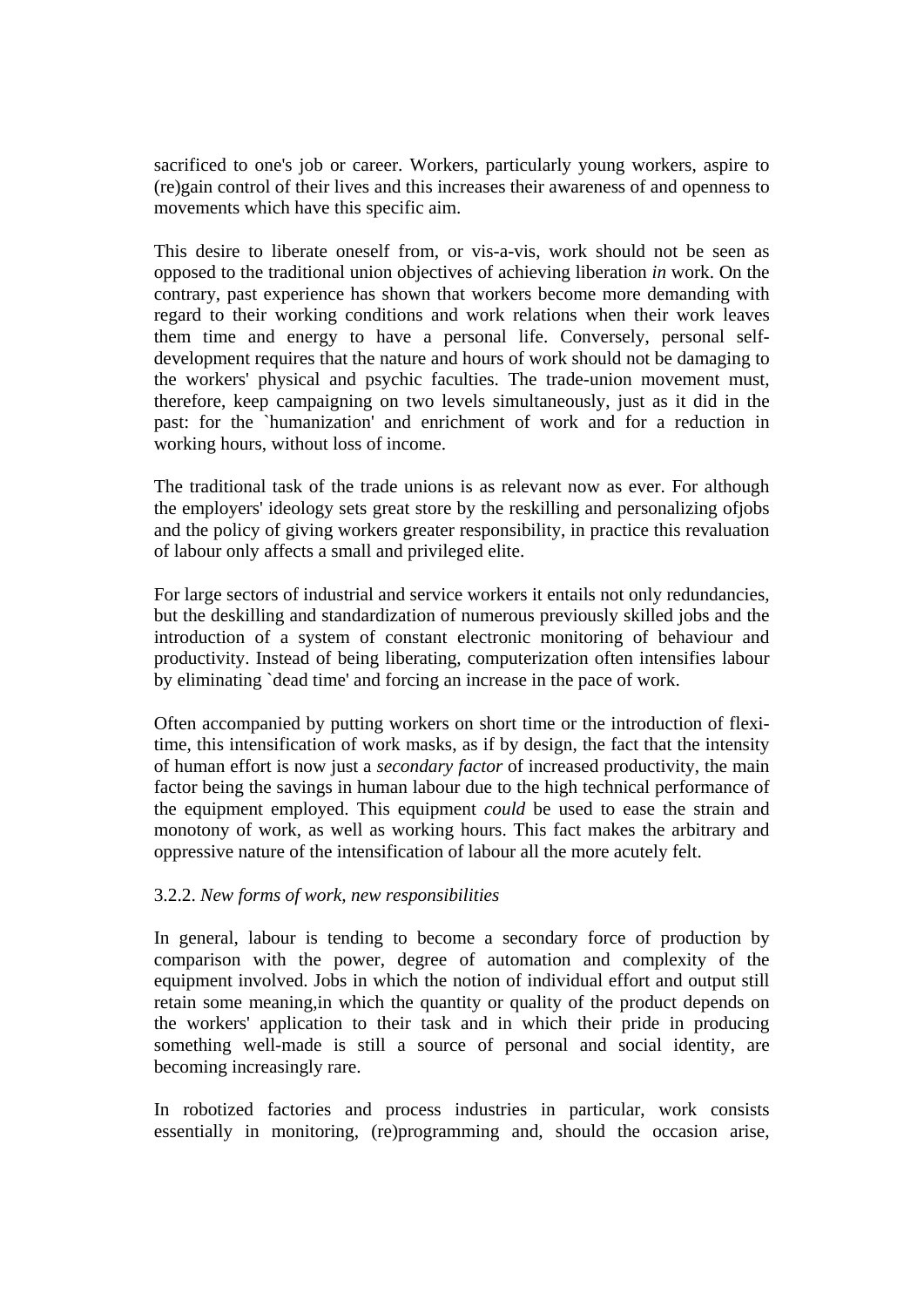correcting and repairing the functioning of automatic systems. Workers in this situation are *on duty* rather than *at work*. Their work is by nature intermittent. It is as dematerialized and functional to the system whose smooth running it ensures as that of `functionaries' or civil servants and, as in the case of the latter, often requires the worker to respect procedures whose minutest details have been laid down in advance and which preclude all forms of initiative and creativity. The control the workers exercise over their `product' and over the purpose it serves is minimal. Traditional work values and the traditional work ethic thus seem destined to give way to an ethic of service and, possibly, of responsibility towards the community, in so far as one's professional consciousness can now only consist in identifying oneself with the value of the *function* one fulfils and no longer with the value of the *product* of one's labour.

It thus becomes essential to ask ourselves what purpose we serve by the function we fulfil at `work'. Professional consciousness must therefore extend to include an examination of the effects technological, economic and commercial decisions have on society and civilization, and the issues that are at stake. Thil is especially necessary in the case of technical and scientific workers, whose associations and groups have been known publicly to question the moral and political aims, values and consequences of the programmes they are to implement.

This broadening of professional consciousness, this assumption of a reflexive and critical perspective on the implications of one's professional activities can obviously occur in associations and discussion groups, but should also be a central concern of the trade-union movement. In the absence of such developments, we run the risk of seeing the emergence of a technocratic caste which uses its expertise, or allows others to use it, to reinforce the domination of big business and the state over its citizens.

At a time when the economy has less and less need for everyone to be in full-time employment, the question of why we work and what our work consists in doing assumes prime importance. Asking this question is our only way of protecting ourselves from an ethic of `hard work for its own sake' and `producing for the sake of producing' which in the end lead towards an acceptance of the war economy and war itself.

#### 3.2.3. *The importance of non-economic aims and actions*

The capitalist economy is no longer able to guarantee everyone a right to economically useful and remunerated work. Hence the right to work cannot be guaranteed for everyone unless, first, the number of hours everyone works *in the economy* is reduced and, second, the possibilities of working *outside the economy*, in tasks not performed for economic ends, are developed and opened up to all.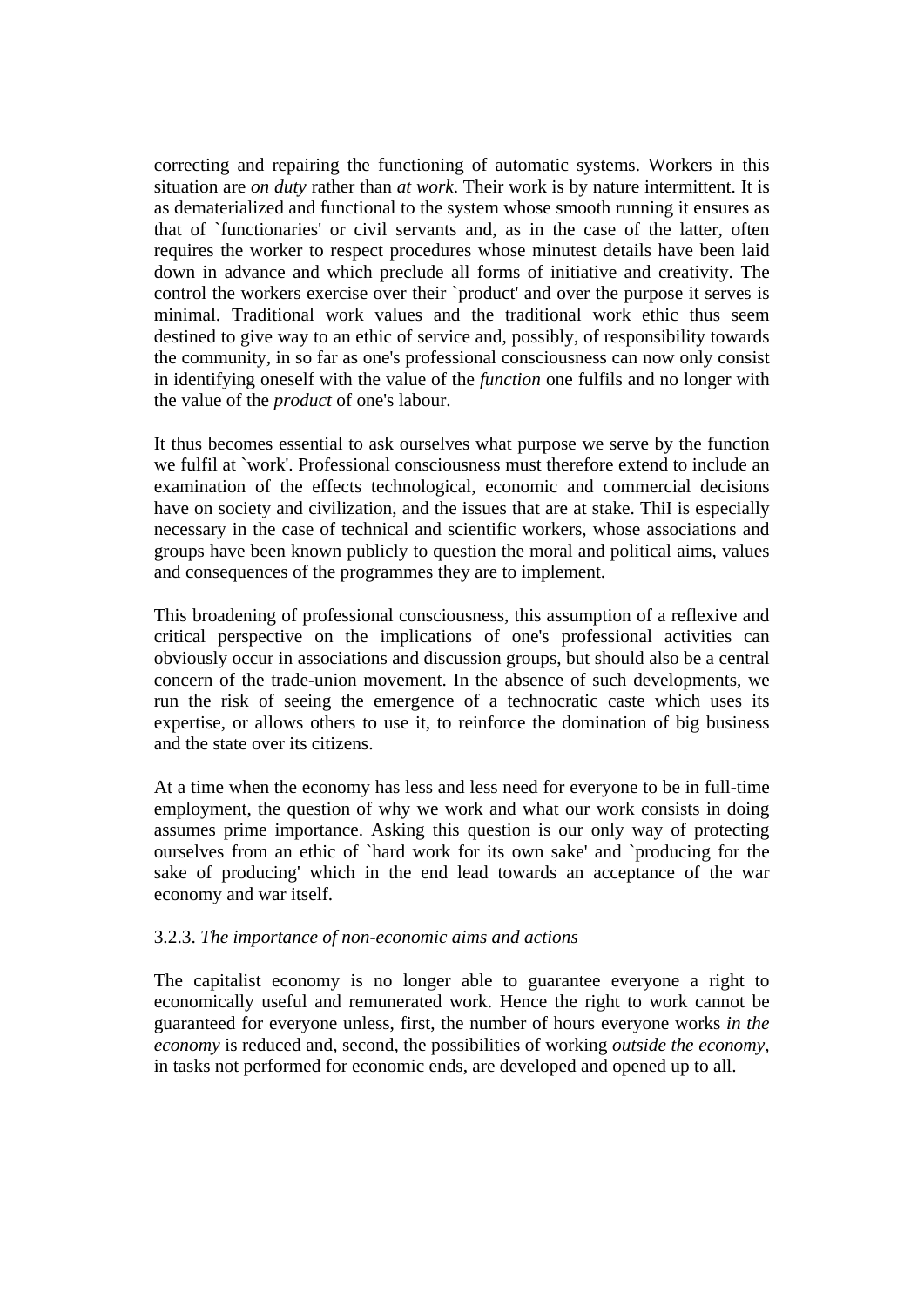#### 3.2.3.1. *The trade union in everyday life: cultural tasks*.

As has been shown, we cannot all be guaranteed the possibility of working within the economy unless working hours are reduced to approximately 1,000 hours per year. *Waged* work cannot then continue to be the most important element in our lives. Unless people are to become passive consumers of amusements, who are fed on and manipulated by a deluge of programmes, messages and media games, they must be given the possibility of developing interests and autonomous activities, including productive activities. Their socialization, that is, their insertion into society and their sense of belonging to a culture, will derive more from these autonomous activities than from the work an employer or institution defines for them. (The same remarks would also apply, should society prefer to have a mass of reasonably well-compensated people out of work rather than reduce working hours). The labour movement should not forget here that its origins lie in working-class cultural associations. It will not be able to survive as a movement unless it takes an interest in people's self-realization outside their work as well as in it, and helps or participates in the creation of sites and spaces in which people are able to develop their ability to take responsibility for their own lives and self-manage their social relations: open universities, community schools and community centres; service-exchange co-operatives and mutual-aid groups; cooperative repair and self-production workshops; discussion, skills-transfer and art and craft groups, and so on.

These are not tasks to be undertaken at some time in the distant future but objectives which should be given urgent priority now, for two reasons.

- The tendency of large-scale enterprises to sub-contract the maximum amount of manufacturing and services out to tiny enterprises employing an unstable, fluctuating workforce, or even people working from home, means it is essential that trade unions should exist in towns and suburbs and that they should be open to all who live in them. They must attract this floating workforce and the population as a whole, independently of their ability to organize waged workers at their workplaces.
- More than at any other time, the influence of the trade-union movement depends on its ability to contend with the cultural industry and the entertainment or leisure moguls, so as to break the monopoly they are aiming to acquire over consciousness-formation and our conception of future society, life and its priorities. The trade-union movement's cultural task is really a political one, if we give `political' its original meaning of an activity relating to the organization, future and good of the `city'.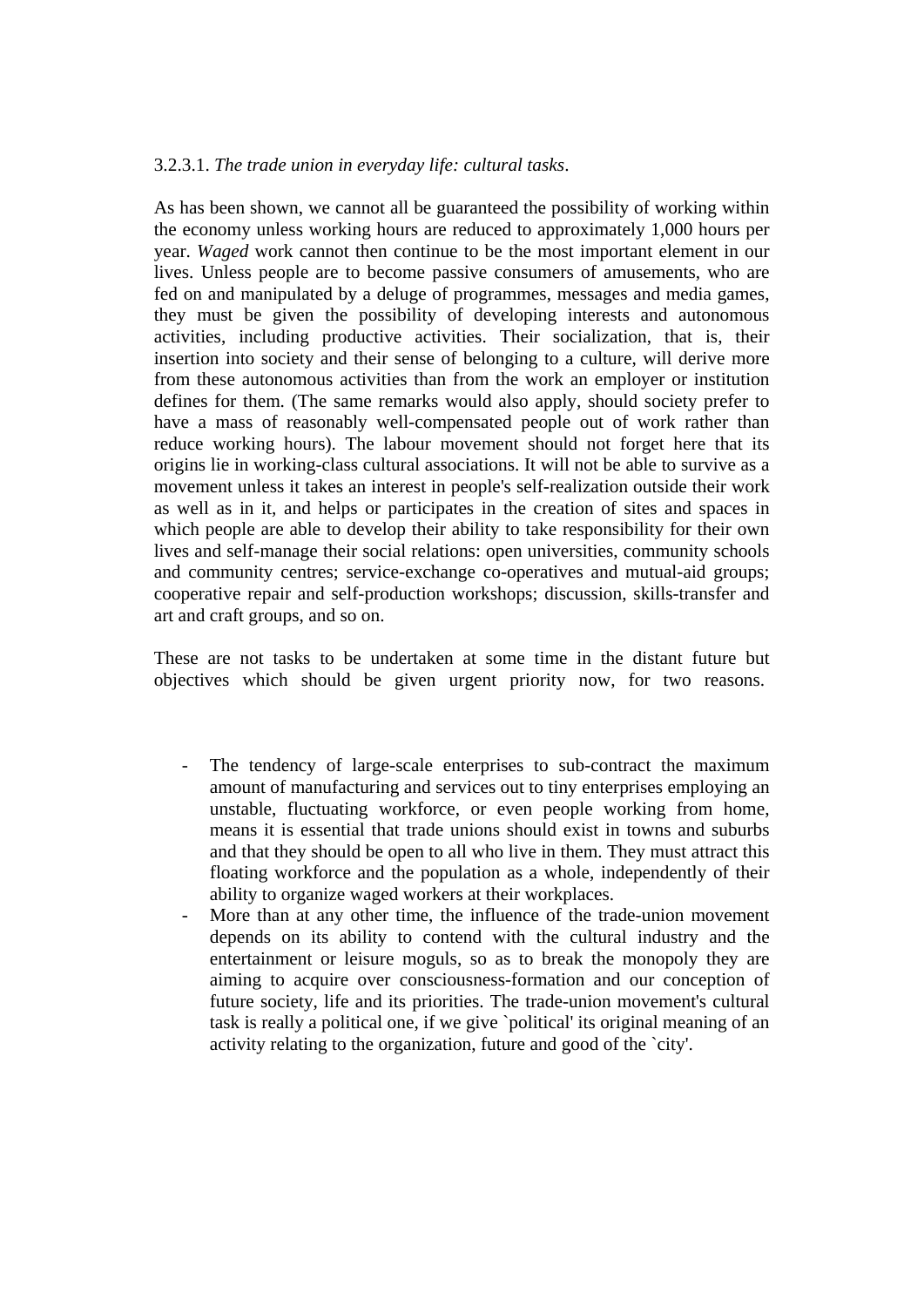3.2.3.2. *Trade unionism as one movement among many* The trade union movement should also not ignore the Struggles which have developed in the last fifteen years or so in areas outside work. These campaigns, which are extremely varied in nature, are all characterized by the aspiration of individuals and communities to regain existential sovereignty and the power to determine their own lives. These campaigns have a common target: the dictatorial rule industry and the bureaucracy exercise in alliance with professions whose aim it is to monopolize knowledge in areas as diverse as health, education, energy requirements, town planning, the model and level of consumption, and so on. In all these areas, single-issue movements - the `new social movements' - are attempting to defend our right to self determination from forms of megatechnology and scientism which lead to the concentration of decision-making power in the hands of a technocracy whose expertise generally serves to legitimate the economic and political powers-that-be.

These campaigns of resistance to the professionalization, technocratization and monetarization of our lives are specific forms of a wider, more fundamental struggle for emancipation. They contain a radical potential which has repercussions on workplace struggles and they mould the consciousness of a growing number of people. It is essential for the trade-union movement to be receptive to the aspirations contained within these movements and to adopt them as part of its struggle. It is equally essential that it should see itself as an integral part of a wider, many-sided movement of individual and social emancipation. The fact that the trade-union movement is - and will remain - the best-organized force in this broader movement confers on it a particular responsibility: on it will largely depend the success or failure of all the other elements in this social movement. According to whether the trade-union movement opposes them or whether it seeks a common alliance and a common course of action with them,these other elements will be part of the left or will break with it, will engage with it in collective action or will remain minorities tempted to resort to violence.

The attitude of the trade-union movement towards the other social movements and their objectives will also determine its own evolution. If it divorces itself from them, if it refuses to be part of a wider movement, if it sees its mission as being limited to the defence of waged workers as such, it will inevitably degenerate into a conservative, neo-corporatist force.

#### 3.3. **Working Less, Living Better**

#### 3.3.1. *The field of autonomous activities*

A progressive reduction in working time to 1,000 hours or less per year gives completely new dimensions to disposable time. Non-working time is no longer necessarily time for the rest, recuperation, amusement and consumption; it no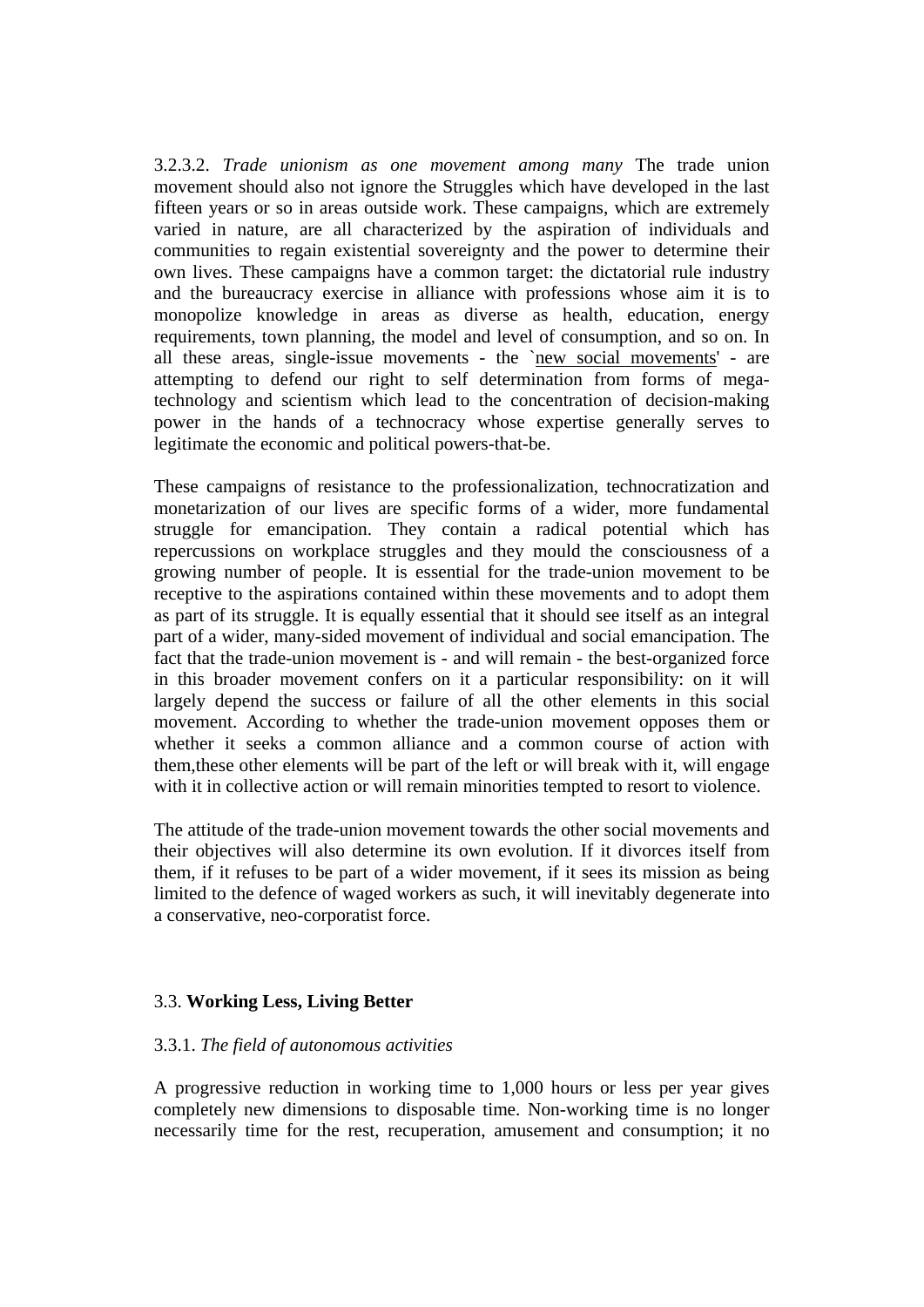longer serves to *compensate* for the strain, constraints and frustrations of working time. Free time is no longer merely the always insufficient `time left over' we have to make the most of while we can and which is never long enough for embarking on a project of any kind.

If the working week were reduced to under twenty-five or thirty hours, we *could* fill our disposable time with activities which have no economic objective and which enrich the life of both individual and group: cultural and aesthetic activities whose aim is to give and create pleasure and enhance and `cultivate' our immediate environment; assistance, caring and mutual-aid activities which create a network of social relations and forms of solidarity throughout the neighbourhood or locality; the development of friendships and affective relationships; educational and artistic activities; the repairing and production of objects and growing food for our own use, `for the pleasure' of making something ourselves, of preserving things we can cherish and hand down to our children; service-exchange cooperatives, and so on. In this way it will be possible for an appreciable proportion of the services currently provided by professionals, commercial enterprises or public institutions to be provided on a voluntary basis by individuals themselves, as members of grassroots communities, according to needs they themselves have defined. I shall return to this later.

These activities, taken as a whole, should not be viewed as an *alternative economic* sector which forms part of a 'dual economy'. These activities are characterized by an absence of economic rationality and have no place in the economic sphere. The act of performing them, is not the *means* to achieve an end, to achieve satisfaction. It produces that satisfaction itself; it is an end in itself. The time we devote, for example, to music, love, education, exchanging of ideas, to creative activities, to looking after the sick, is time for living, and cannot be bought or sold at any price. Extending this time for living and reducing the amount of time devoted to necessary tasks or work for economic ends has been one of humanity's constant aims.

#### 3.3.2. *From the self-management of time to the self-management of life*

There is no reason why we should make this reduction of the amount of paid work a reduction in daily or weekly working hours. Computerization and the greater flexibility of decentralized units of production increase the scope for individual and/or collective self-management of work schedules. This is already happening in Quebec, where public employees are able to arrange their monthly quota of 140 hours as best suits them individually. Factories and administrative bodies have been reorganized so that employees are no longer obliged to put in a set number of hours per day, with work stations functioning independently of one another. Such possibilities for workers themselves to manage their own time should be mobilized against schemes which introduce flexi-time on the employers' terms.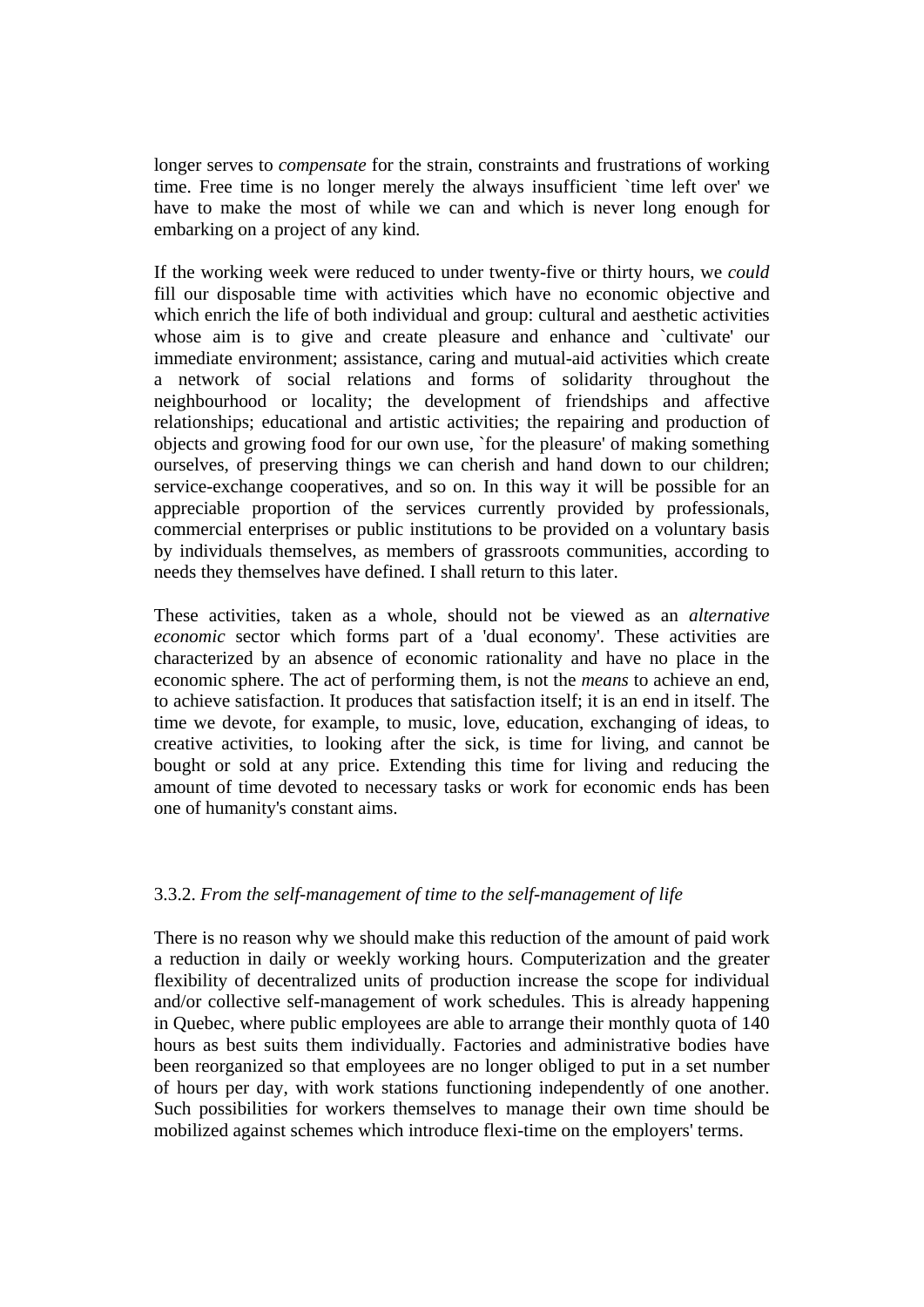One thousand hours per year could, for example, be divided into twenty per week, done in two and a half days, or ten days per month, or twenty-five weeks per year, or ten months spread out over two years - without any loss of real income of course (I shall return to this). Working hours could also be defined as the amount of work performed over a lifetime: for example, a person could do 20,000 to 30,000 hours over a lifetime, which would be completed within the fifty years of their potential active working life and guarantee them - throughout their lifetime the full income which their 1,600 hours per year provides at the present time.

A form of self-management such as this which spans an entire lifetime presents a number of advantages and has been the subject of much debate in Sweden. By allowing people to work more or less during certain periods in their lives, this arrangement allows them to be ahead or behind in the amount of work they have to do *per year*; to interrupt their professional activity over a number of months or years *without loss of income* in order, for example, to learn a new trade, set up a business, bring up children, build a house, or undertake an artistic, scientific, humanitarian or co-operative project.

The possibility of alternating between waged work and autonomous activities, or doing the two simultaneously, should not be interpreted as a devaluation of waged work. Personal development through autonomous activities always has repercussions on one's professional work. It enriches it and makes it more fruitful. The notion that one must devote oneself and one's time entirely and exclusively to a single job if one is to succeed or be creative is erroneous. The creator and the pioneer are generally jacks-of-all-trades with extremely diverse and changing interests and occupations. Einstein's theory of relativity came to him during the free time he had while working full-time job in the patent office in Berne.

In general, innovation and creativity are the result not of continuous, regular work but of a period of spasmodic effort (for example, twenty hours or more at a stretch in computer programming; three hundred to five hundred hours a month, over a period of several months, to set up a business or perfect a new type of technology or piece of equipment), followed by periods of reading, thinking, pottering about, travelling and emotional and intellectual interaction.

Continual hard slog does not make work more creative or more efficient; it only serves the will to power of those who defend the rank and the position of strength their work affords them. It is rare for pioneers, creators or high-level researchers to be *at work* for more than 1,000 hours per year on average. Experience has shown that two people, sharing a single position of responsibility (for example, as a dean of a university, a personnel manager, a legal adviser, a municipal architect or a doctor) and doing two and a half days each, do the job better more efficiently than one person doing the same job full-time.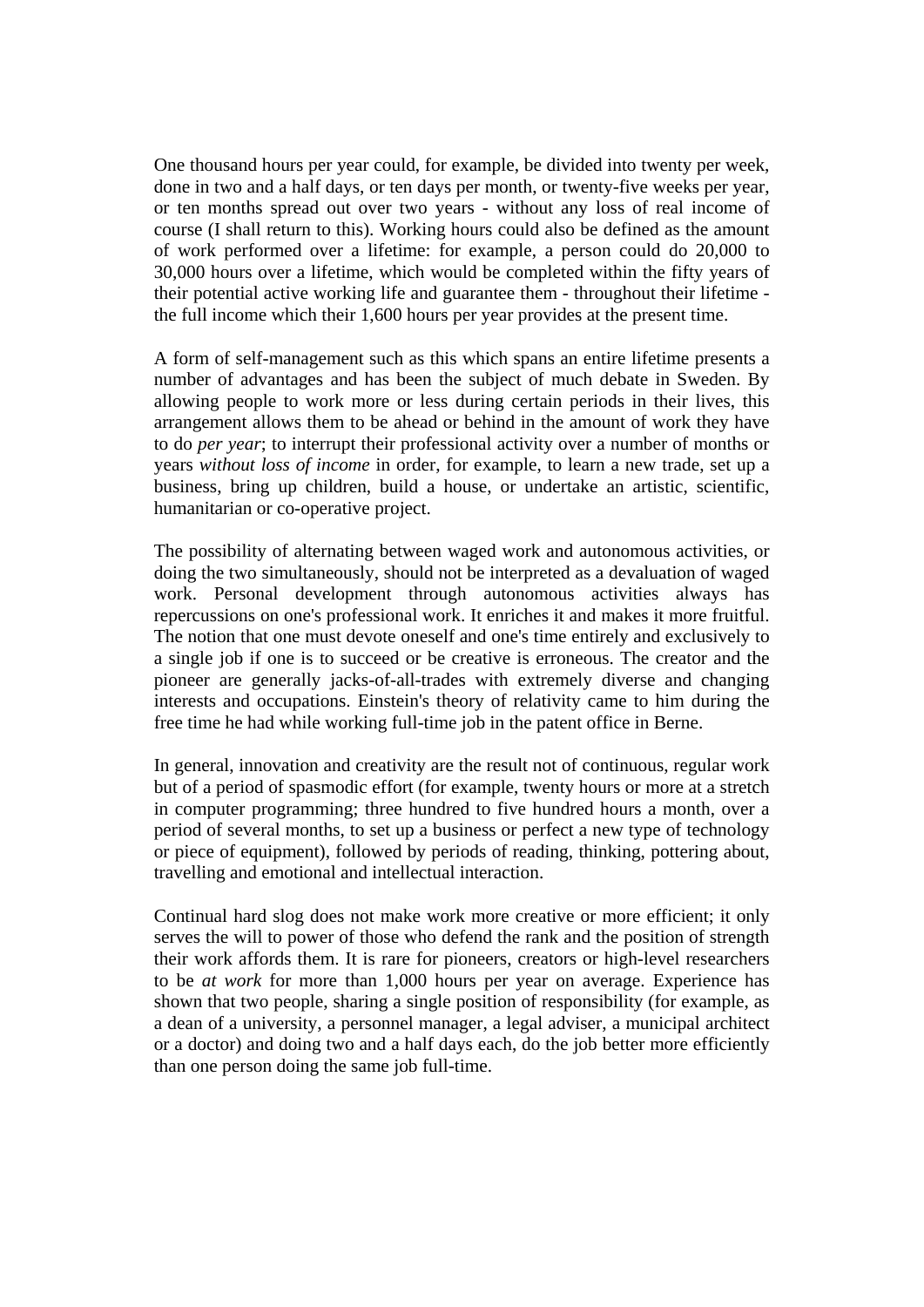#### 3.3.3 *The democratization of areas of competence*

A policy for the reduction of working time limited solely to unskilled jobs will not avoid the division and segmentation of society it is designed precisely to prevent. All it will do is displace the split. It will give rise on one side to professional elites who monopolize the positions of responsibility and power and on the other to a mass of powerless deskilled, peripheral workers on short time. If the maximum number of people are to have access to creative, responsible, skilled jobs, then it is just as essential for the amount of working hours to be reduced here as elsewhere. The current scarcity of jobs such as these can be explained less by a lack of talents and will to develop a career than by the fact that creative, responsible, skilled jobs are monopolized by professional elites intent on defending their corporate and class privileges and powers. Reducing the amount of time work takes up will enable these jobs to be `democratized' and allow a larger percentage of the working population to have access to them, since it will create scope for people to acquire new skills and to study regardless of age.

# **AN INCOME UNCOUPLED FROM THE QUANTITY OF LABOUR PERFORMED**

When the economy requires a decreasing amount of labour and distributes less and less in the way of wages for an increasing volume of production, `the purchasing power of the population and their right to an income can no longer be made to depend on the amount of labour they supply. The purchasing power distributed must increase despite the reduction in the amount of labour required. The level of real income distributed and the quantity of labour supplied must become independent of each other, otherwise he demand for production will be insufficient and economic depression will deepen. The key question for all the industrial nations is not the principle of uncoupling the level a- income from the amount of labour the economy requires, but the way in which to implement this dissociation. Three formulas can be envisaged.

#### 4.1. **The Social-Democratic Logic**

The creation of jobs outside the economy proper is often advocated, especially by the left, on the grounds that `There is no shortage of work, since there is virtually no limit to the needs we have to satisfy.' The question remains, however, as to whether these needs will be best satisfied through the waged labour of people employed to that end. Two categories of inherently non-commercializable needs can be distinguished.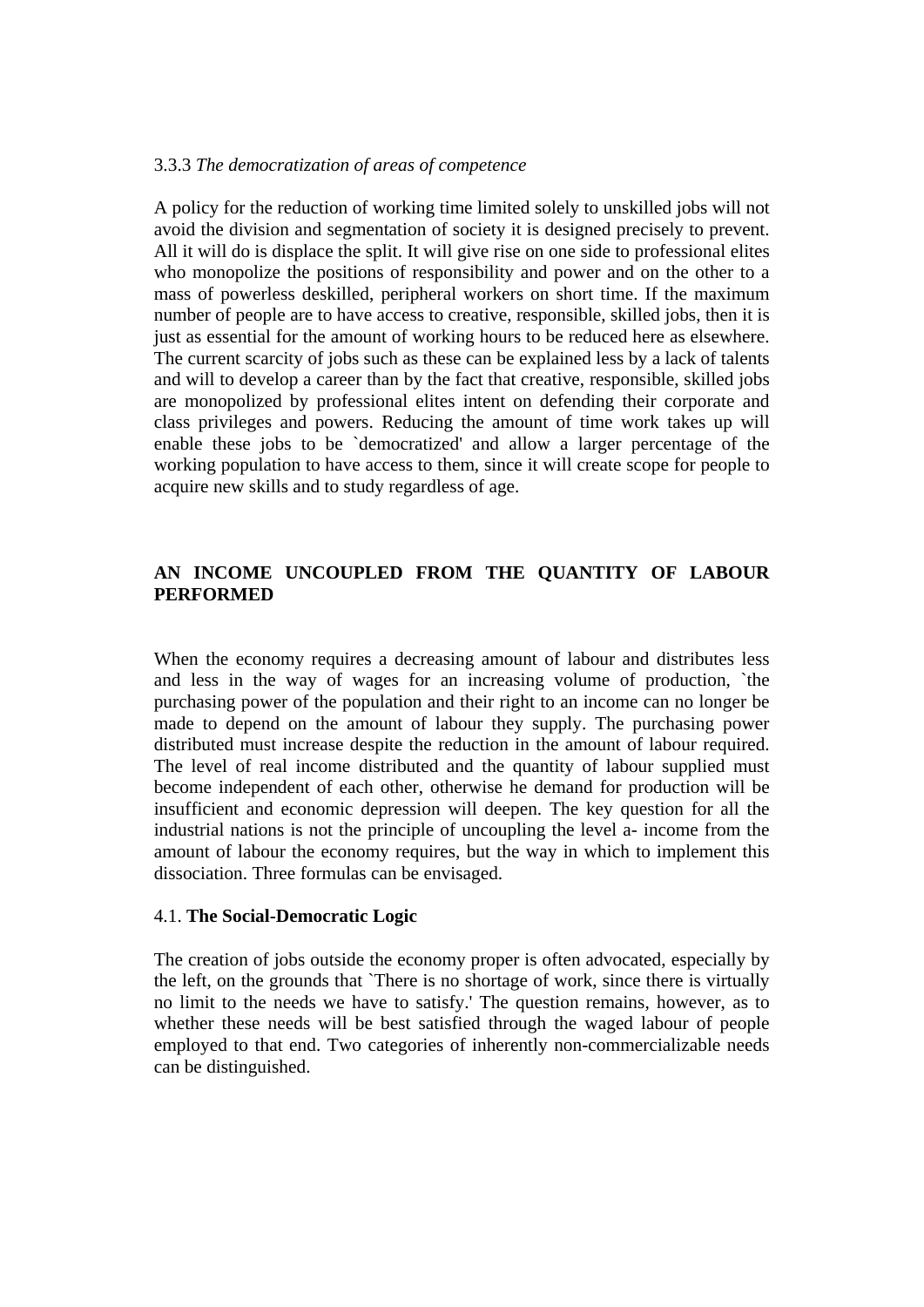- The first group relates to the environment on which our quality of life depends, and includes our need for space, clean air, silence and styles of architecture and urban planning which make it easy for us to meet and interact. These needs cannot be expressed on the market in terms of effective individual `demand' giving rise to a corresponding supply. The resources to which these needs relate cannot in fact be produced and sold, whatever the price offered for them. These needs will be satisfied not by working and producing more but by working and producing differently. To this end, a policy of selective public incentives and subsidies is required so as to express a collective level of demand which would make it possible to furnish the corresponding supply (especially in the case of reafforestation, pollution control, energy conservation, urban development or the prevention of illnesses, for example). This will create a limited number of jobs. But part of the jobs thus created will be lost elsewhere because the consumption of energy, medical services and pharmaceutical products will diminish, as will the demand for goods and services, since jobs created by public demand are financed from public, fiscal resources drawn from the economy.
- The second category of non-economic needs which cannot be expressed in cash terms concerns helping and caring activities (for the aged, the disturbed, children, the sick, and so on). Industrialization has resulted in a shortage of time and autonomy, and its growth has been based on compensating for this by turning activities which were traditionally part of the private, family or community sphere into professional, commercialized ones. This has resulted in the impoverishment and depersonalization of human relations, the disintegration of grassroots communities and the standardization and technicization of caring and helping services - all things which the new social movements' are reacting against at different levels. We must consequently ask ourselves to what extent our need for the care and help provided for by these services, whether public or private, is generated by our *lack of time*; to what extent, therefore, that need would not be better met if we increased the time we had available rather than employing people to take care of our children, ageing parents, mixed-up adolescents and distressed friends in our stead. A reduction in working hours without loss of income could allow the repatriation to grassroots communities, through voluntary cooperation and mutual aid on the level of the neighbourhocd or block, of a growing number of services which will better satisfy our needs, and be better adapted to them, if we provide them for ourselves than they are when professionals are paid to administer them according to norms and procedures laid down by the state. It is not a question of dismantling the welfare state but of relieving it, as the amount of work we do for economic ends diminishes, of certain tasks which, apart from being expensive, also bring the tutelag'e of the state to bear on the beneficiaries.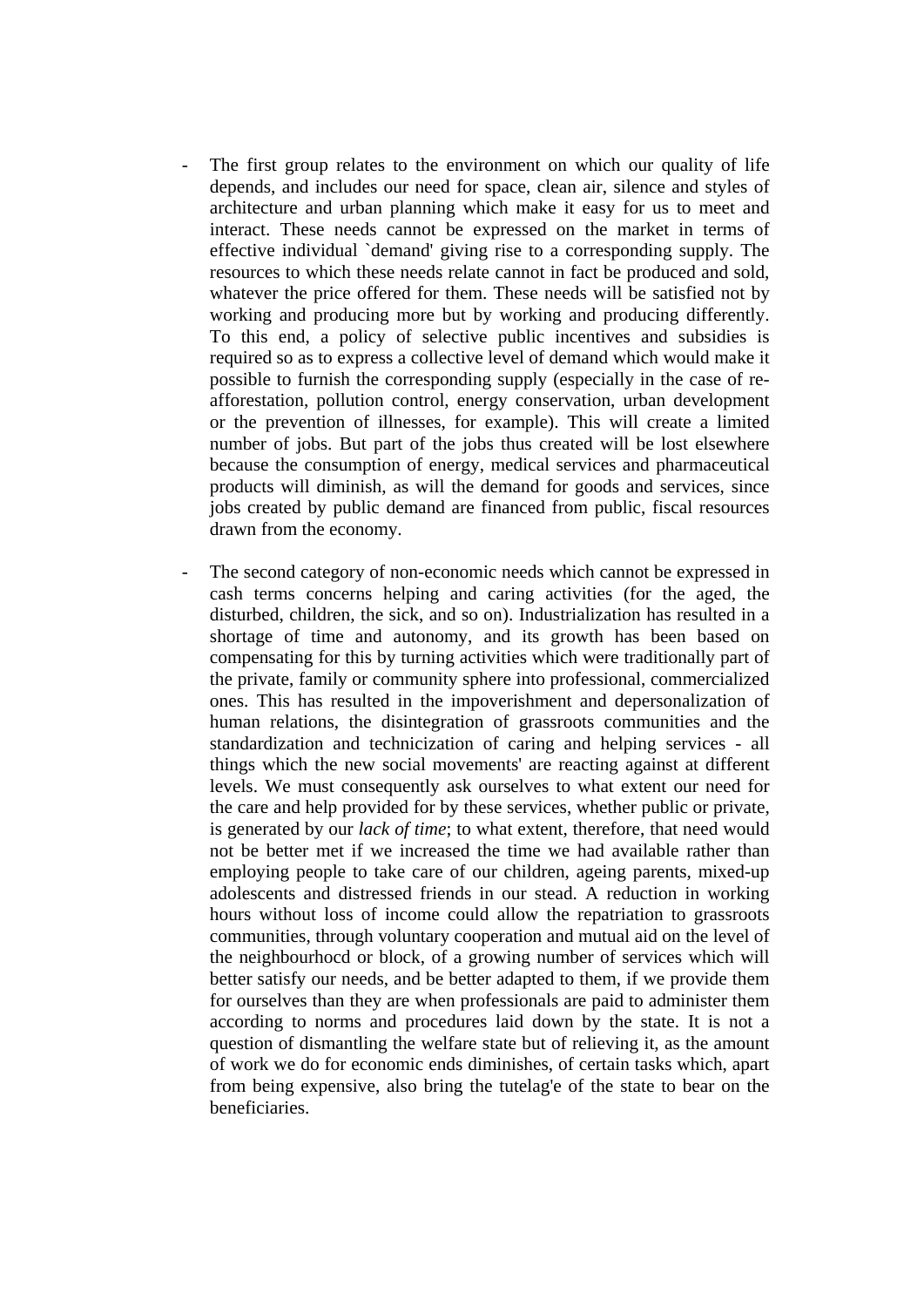# 4.2. **The Liberal Logic**

The second formula for uncoupling the level of income from the amount of labour supplied is the institution of a `social minimum' or `social income' unconditionally guaranteed to all citizens. This formula has its supporters on the left as well as on the Right. In general, its objective is to protect an increasing mass of unemployed people from extreme forms of poverty. In the most generous variants of this scheme, the social income guaranteed to all citizens is to be fixed above the poverty line.

The neo-liberal variant, however, fixes the guaranteed social income at or below subsistence level, with the result that the recipients are practically forced to earn a top-up income by doing `odd jobs', which will not prevent them receiving the guaranteed minimum income as long as their earned income does not exceed a certain amount. In this conception of the scheme, the guaranteed minimum is to allow the price of labour to change in keeping with the laws of supply and demand and, if necessary, to fall below subsistence level.

In all of the above cases,the guaranteed social income is essentially an *unemployment allowance* adapted to a situation in which a high percentage of the unemployed have never worked and have little chance of finding a regular paid job. It amounts to a form of social assistance provided by the state, which neither stems the tide of unemployment nor arrests the division of society into a class of active workers in full-time employment on the one hand and a marginalized mass of the unemployed and semi-employed on the other.

# 4.3. **The Trade-Union Logic**

The third formula for making the level of income independent of the amount of labour supplied is the reduction of working hours without loss of income. This proposal reconciles the right of everyone to have a paid job and the possibility for everyone to have a greater degree of existential autonomy and for individuals to exercise more control over their private, family and community lives. This proposal is most closely in keeping with the trade-union tradition. While the demand for a guaranteed social income is a *social policy* demand addressed to the state, and one which trade unions can neither carry through by direct mass action nor implement themselves through workers' control, the demand for a reduction in the working week to thirty-two, twenty-eight, twenty-four or twenty hours, without loss of real income, can be campaigned for through collective action and, more importantly, can create solidarity between workers, the unemployed and those people - a significant number of whom are women and young people - who wish their jobs to fit into their personal lives instead of requiring the sacrifice of the latter.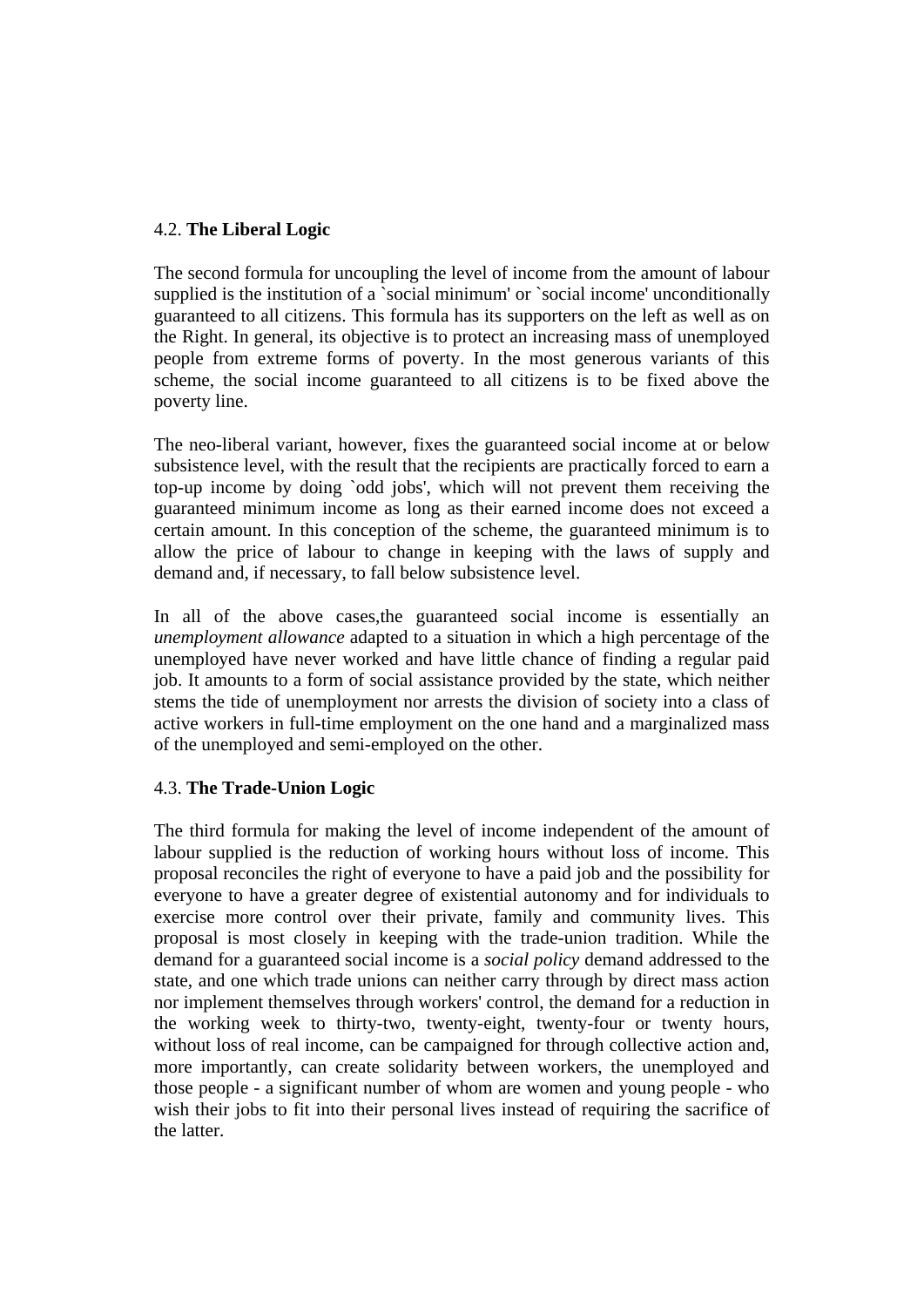Contrary to the social income, which is a more or less inadequate compensation for social and economic exclusion, a reduction in working hours meets three basic requisites of justice:

- the savings in labour which technological development has created must benefit everyone;
- everyone must be able to work less so that everyone can work;
- the decrease in working hours must not entail a decrease in real income, since more wealth is being created by less labour.

These are not new aims. There is no shortage of collective agreements, and sectoral or company agreements which have, in the past, made provision for a progressive reduction in working hours accompanied by guarantees of purchasing power and a stabilization, if not indeed an increase, in the size of the workforce.

What is new is the fact that the technological revolution is now affecting all fields of activity and bringing about highly differentiated savings in labour. This will continue over a long period. Trade-union action is indispensable if we are to achieve reductions in working hours which correspond to the predictable rise in productivity: indispensable, in particular, if the reductions in working hours are to lead to employees being able to *self-manage their time* and not merely to more flexible-time on the employers' terms. But trade-union activity is *not enough* to effect a planned reduction in working hours by stages across the whole of society. This calls for specific policies which very much concern the trade-union movement but which cannot be conducted and implemented by it. These specific policies must focus on four areas: forecasting and programming; employment; training; and financing.

# 4.4. **Complementary Policies**

#### 4.4.1. *Productivity contracts*

Increases in productivity are neither unpredictable nor unforeseen. Enterprises, industrial sectors and administrative bodies generally plan investment programmes spanning several years which are intended to produce predictable productivity gains. Social control over the technological revolution consists in translating these productivity forecasts into for example, company, sectoral or public-service contracts, which can serve as a framework for ongoing negotiations e necessary adjustments and means of implementation.

# 4.4.2. *Employment policy*

Increases in *available* productivity are obviously not the same in all companies, sectors and institutions. Social control over the technological revolution consists in avoiding a situation in which there are redundancies and a surplus of labour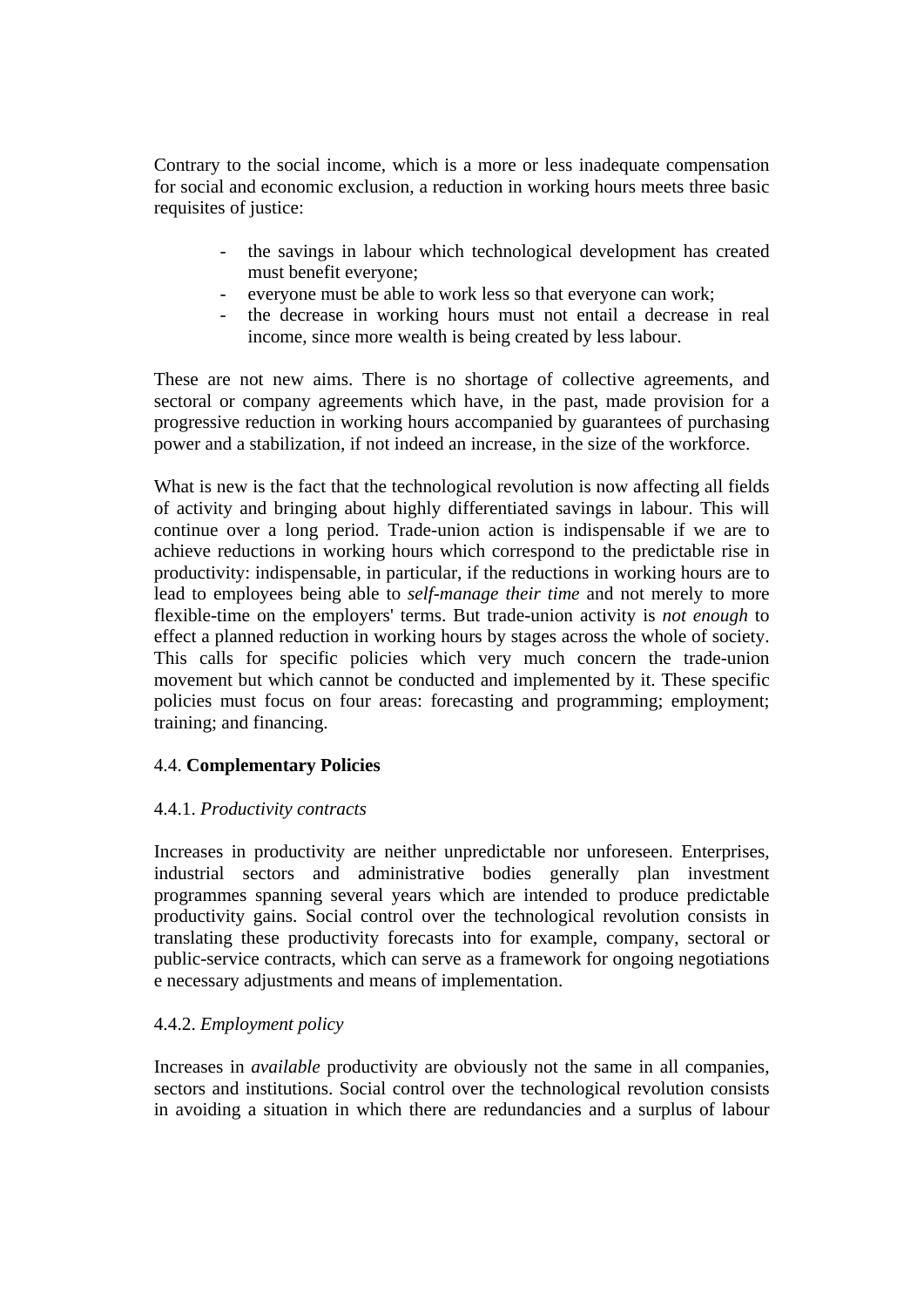power in some sectors of the economy, while there is plenty of overtime and a shortage of labour in others.

It thus becomes essential for labour to be transferred from enterprises and industrial sectors in which there is rapid growth in available productivity to those where there is little or no growth. Such transfers are the condition for an approximately equal reduction in working hours for everyone, proportionate to the *average* growth in productivity of the economy as a whole, in conditions as close as possible to full employment. An employment policy which offers incentives for professional mobility is therefore necessary. This evidently presupposes the possibility of learning or relearning a trade at any age, without loss of income.

#### 4.4.3. *Educational reform*

Current training methods are often inappropriate and not particularly stimulating. There is an urgent need at all levels of the education system for a reform which will focus on the individual's ability to learn by her or himself, on the acquisition of a range of related skills which will enable individuals to become polyvalent and develop their capacity to carry out a range of occupations. Schools also need to reverse their priorities: instead of giving priority to training `human computers' whose memory capacity, abilities of analysis and calculation and so on, are surpassed and largely made redundant by electronic computers, they need to give priority to developing irreplaceable human capabilities such as manual, artistic, emotional, relational and moral capabilities, and the ability to ask unforeseen questions, to search for a meaning, to reject non-sense even when it is logically coherent.

#### 4.4.4. *Fiscal reform*

From the point where it takes only 1,000 hours per year or 20,000 to 30,000 hours per lifetime to create an amount of wealth equal to or greater than the amount we create at the present time in 1,600 hours per year or 40,000 to 50,000 hours in a working life, we must all be able to obtain a real income equal to or higher than our current salaries in exchange for a greatly reduced quantity of work. In practice, this means that in the future we must receive our full monthly income every month even if we work full-time only one month in every two or six months in a year or even two years out of four, so as to complete a personal, family or community project, or experiment with different lifestyles, just as we now receive our full salaries during paid holidays, training courses, possibly during periods of sabbatical leave, and so forth.

In contrast to the guaranteed social minimum granted by the state to those unable to find regular paid work, our regular monthly income will be the normal remuneration we have earned by performing the normal amount of labour the economy requires each individual to supply. The fact that the amount of labour required is so low that work can become intermittent and constitute an activity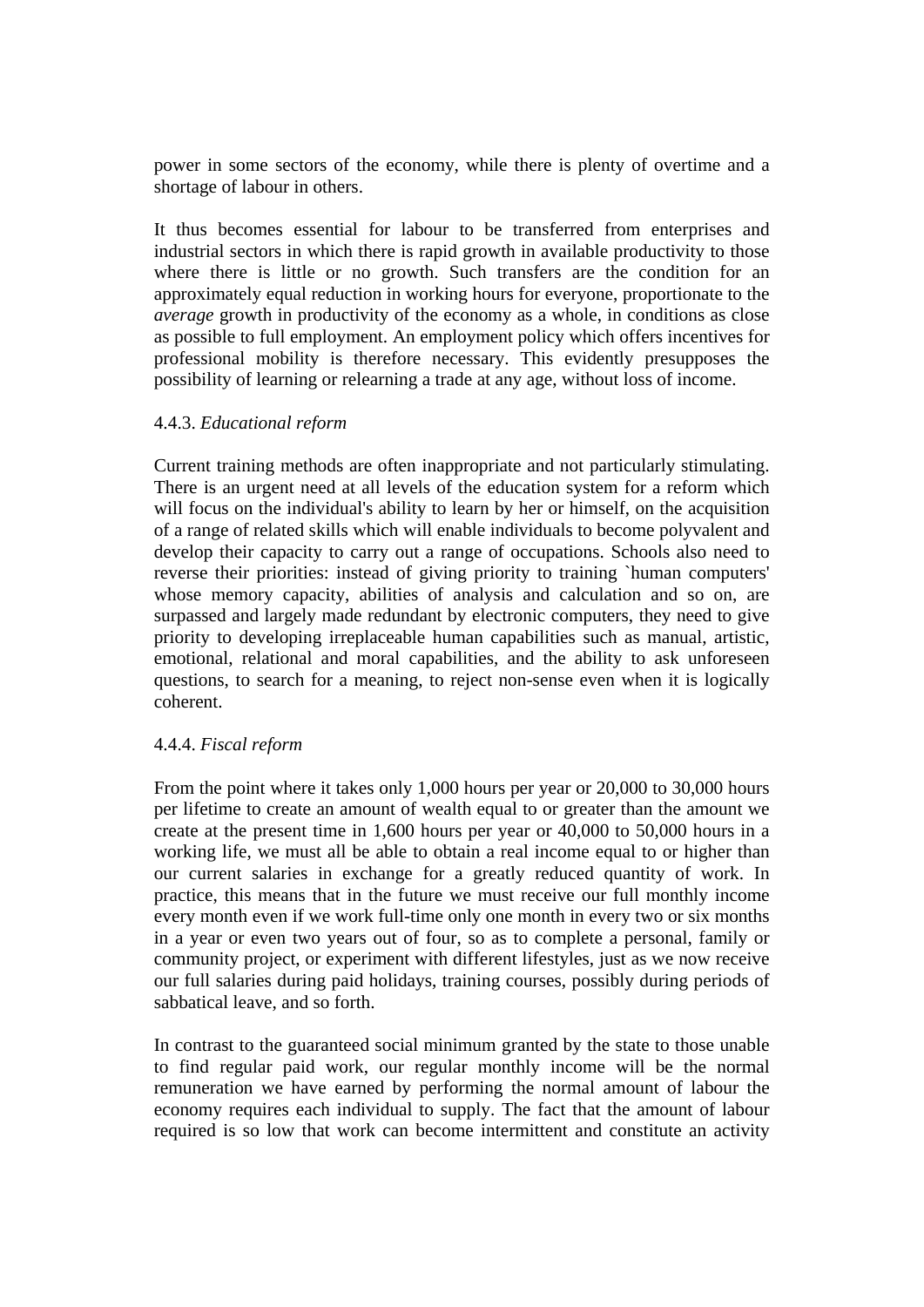amongst a number of others, should not be an obstacle to its being remunerated by a full monthly income throughout one's life. This income corresponds to the portion of socially produced wealth to which each individual is entitled by virtue to their participation in the social process of production. It is, however, no longer a true salary, since it is not dependent on the amount of labour supplied (in the month or year) and is not intended to remunerate individuals as workers. It is therefore practically impossible for this income to be paid and guaranteed by economic units or enterprises, either in the form of increases in salary per hour of work or through contributions paid into a social fund. In both cases, the reduction by half of working hours, without loss of real income, would raise the hourly cost of labour to double the present level.

Leaving aside problems of competitiveness, the result would be a prohibitive rise in the *relative price* of highly labour-intensive services and forms of production such as building, agriculture, maintenance and repair work, and cultural and educational activities. This difficulty could be overcome by implementing the following solution: enterprises would only pay for the hours of work completed, on a negotiated wage-scale, which would thus ensure that the real costs of production were known. The loss of salary resulting from a reduction in working hours would be compensated from a guarantee fund which would pay for the working hours saved due to advances in technology, at the rate set for hours of work actually completed. This guarantee fund would be paid for out of a tax on automated production, comparable to VAT or the duty on alcohol, cigarettes, fuel or cars, for example. The rate of taxation of products would rise as their production costs decreased. The less socially desirable or useful that production, the higher this tax would be. As these taxes would be deductible from export costs, competitiveness would not be affected. The real income individuals receive would be made up of a direct salary and a social income which, in non-working periods in particular, would itself be sufficient to guarantee their normal standard of living.

The implementation of a system of political prices, reflecting the choices society has made, and the creation of a social income indepen ent of the amount of labour supplied, will in any case become necessary as the cost of bour in increasingly widespread robotized production is reduced to a negligible amount. The value of salaries distributed and the price of automated forms of production can o y be prevented from falling through the floor by a price-and-incomes policy by means f which society can assert its priorities and give direction and meaning to the advance of technology. Nevertheless, there is nothing to guarantee that society will choose the emancipation and autonomy of individuals as its priority or its intended direction, rather than seeking to dominate and exert even greater control over them. What direction the present social changes will take is still an open question; it is today and wil, for the foreseeable future remain, the central issue in social conflicts and the key question for social movements.